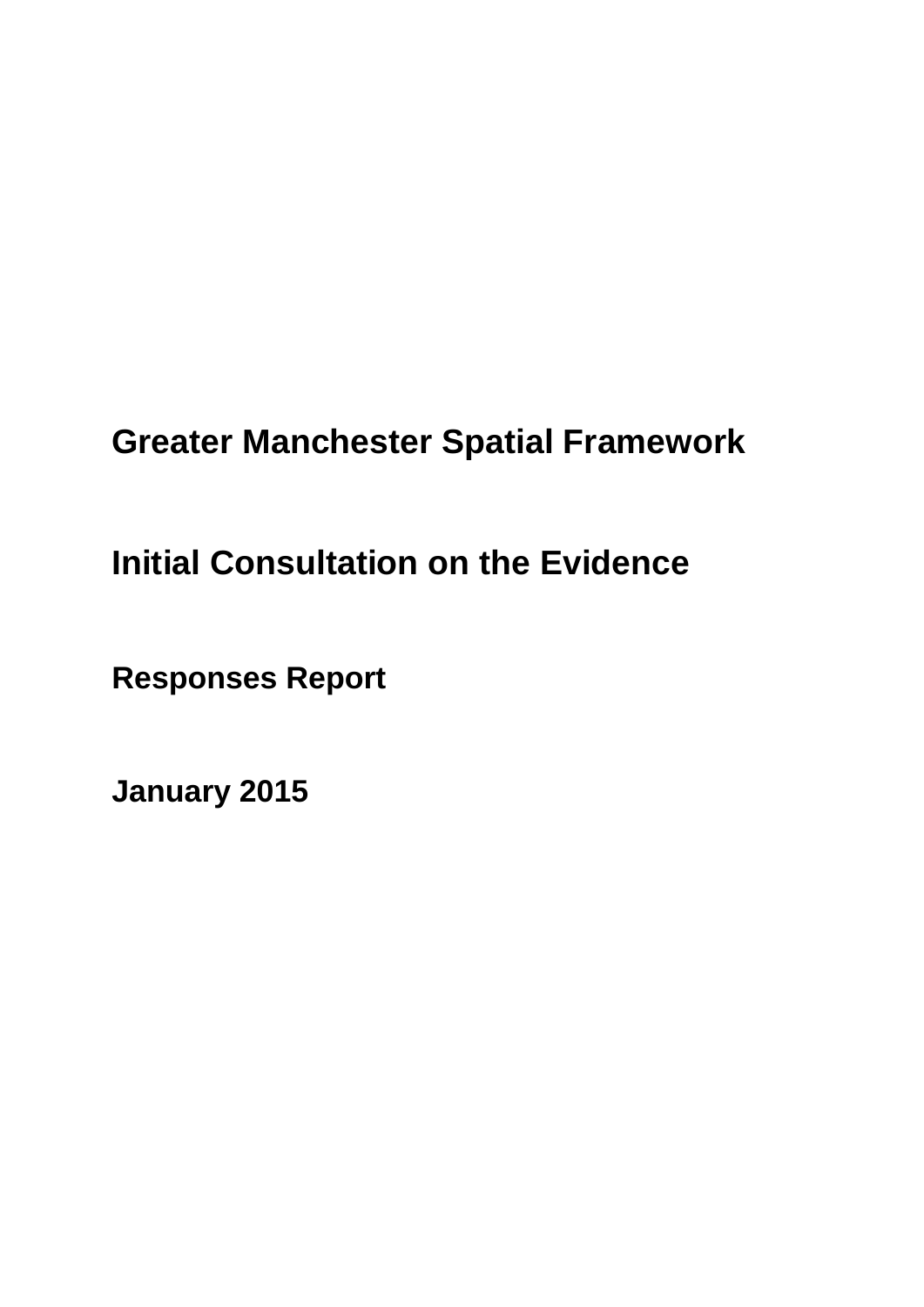#### **1. Background and Introduction**

- 1.1 Greater Manchester Combined Authority/ AGMA Executive Board agreed on the 29 August 2014 that the Greater Manchester Spatial Framework (GMSF) should be progressed as a joint Development Plan Document (DPD). The announcement on the 3 November 2014 of the Greater Manchester Devolution Agreement and the move to directly elected leadership for Greater Manchester clearly has implications for both the preparation and content of the GMSF. The GM Agreement provides for a directly elected mayor with powers over strategic planning, including the power to create a statutory spatial framework for GM. Legislation is required to enable these changes and it is anticipated that the first city region Mayoral election will take place in early 2017.
- 1.2 The GMSF will express the long term spatial vision for Greater Manchester and be a pro-active tool for managing growth, providing the 'roadmap' for the type of place(s) we want to create. It will focus on the overall spatial strategy, that is, the amount of housing and employment development that should be provided in each district, and the key locations for delivering this (opportunity areas).
- 1.3 Whilst there is still some uncertainty around the process and timetable for devolution we are continuing to progress the work on the evidence base. One of the fundamental building blocks of the GMSF is to identify an objectively assessed housing and employment land need for Greater Manchester for the period 2012- 2033. We have therefore produced an initial evidence paper for consultation to enable organisations to engage with the process in its earliest stages.<sup>1</sup>
- 1.4 It must be noted that the document was produced before the devolution agreement was announced between Greater Manchester from central government; however the consultation period coincided with announcement. As such the consultation responses reflect this changing status and governance arrangements whereas the document does not. It is important to stress that this stage is very much an initial evidence base gathering exercise.
- 1.5 This initial consultation forms a scoping exercise for future development of the evidence base and subsequent consultation. This first iteration of the evidence base was consulted on via Email, Survey Monkey and post up to the closing date of 7 November 2014.
- 1.6 In particular, this consultation sought to seek views on the technical evidence base as well as the general approach and the underlying assumptions that have driven the methodology.
- 1.7 This report aims to provide more detail regarding the consultation itself, provide an analysis of the key themes/issues that emerged from the representations.

**.** 

<sup>&</sup>lt;sup>1</sup> [http://www.agma.gov.uk/what\\_we\\_do/planning\\_housing\\_commission/greater-manchester-spatial](http://www.agma.gov.uk/what_we_do/planning_housing_commission/greater-manchester-spatial-framework/gmsf-initial-consultation1/index.html)[framework/gmsf-initial-consultation1/index.html](http://www.agma.gov.uk/what_we_do/planning_housing_commission/greater-manchester-spatial-framework/gmsf-initial-consultation1/index.html)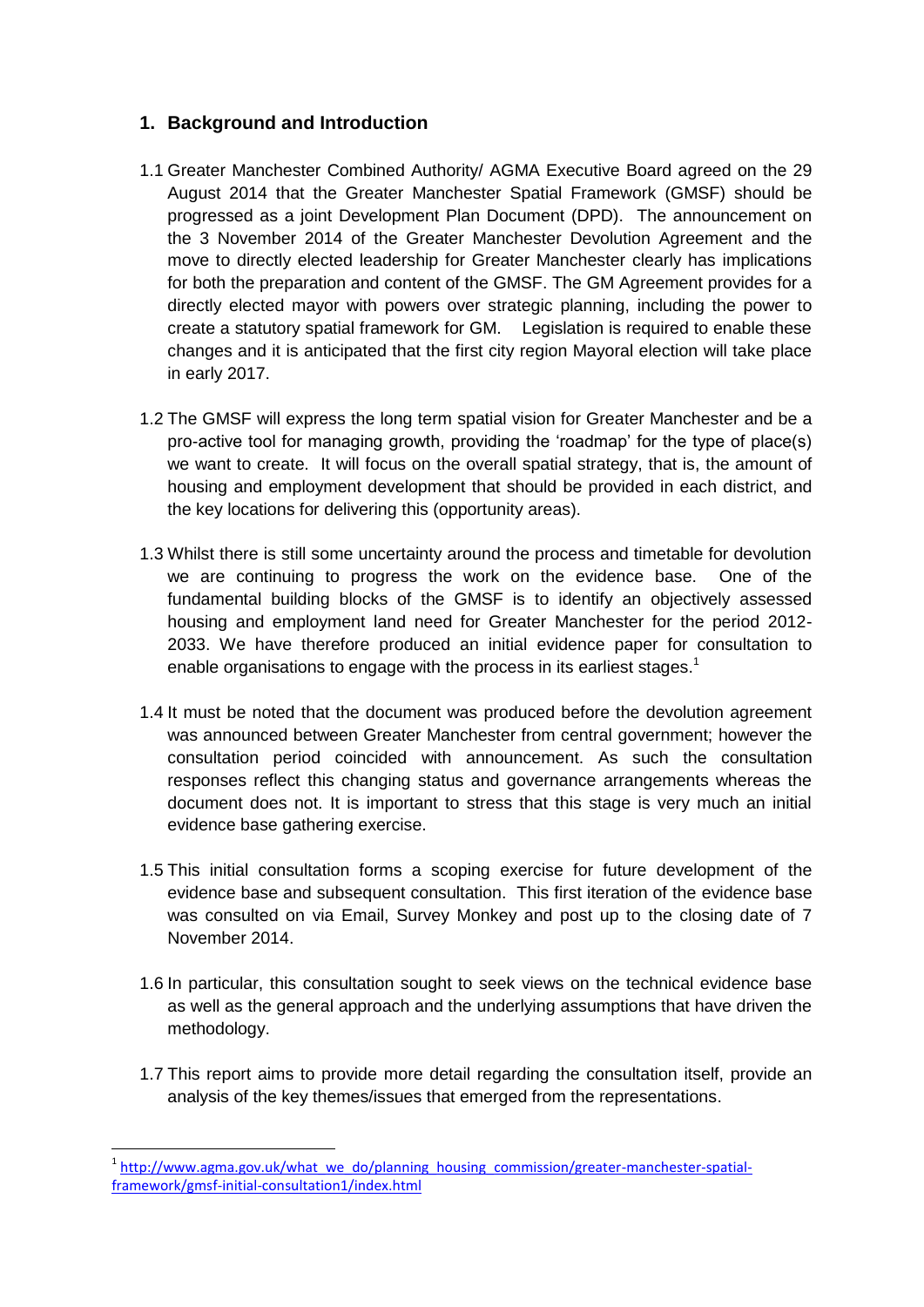### **2. Consultation**

**.** 

- 2.1 A detailed survey was prepared to be read in conjunction with the evidence report and supporting documents<sup>2</sup> and responses collected through an online survey (Survey Monkey), email and post. To promote the consultation the Greater Manchester Integrated Support Team (GMIST) sent out emails to contacts that had been consulted on the Greater Manchester Strategy (GMS) and social media (Twitter) was used by New Economy.
- 2.2 The survey closed on 7 November 2014 and a total of 94 representations were received, 45 through Survey Monkey and 49 were submitted by Email or post to GMIST. Of the 45 representations from Survey Monkey, 20 skipped all questions (and contact details saved) and 25 answered at least one question. Very few responded to all questions reflecting the specialist, technical and detailed nature of the questions. Of the 49 representations received by Email, 26 were already on the GMIST contact database. Therefore, in total including the 25 Survey Monkey responses, there were 72 representations to analyse (plus 22 to record who just registered an interest at this stage).
- 2.3 All representations have now been processed and the have been results summarised into an Access database by New Economy for analysis and archiving.
- 2.4 The representations were submitted by a wide range of respondents including: from other Local Authorities including adjoining districts, service providers, housebuilders, planning consultants and land and property developers. There were a number of environmental groups represented such as the Environment Agency, the Woodland Trust and Red Rose Forest. There were also a number of individual responses and others from interest groups such as the Woodford Neighbourhood Forum, the Bury Green Party, UNITE, Corridor Manchester and the GM Cycling Campaign. A full list of the organisations who responded to the consultation is provided in the Appendix and the distribution is highlighted below in Figure 1. The largest groups represented are the public sector (24%) and land and property developers (21%).

<sup>&</sup>lt;sup>2</sup> [http://www.agma.gov.uk/what\\_we\\_do/planning\\_housing\\_commission/greater-manchester-spatial](http://www.agma.gov.uk/what_we_do/planning_housing_commission/greater-manchester-spatial-framework/index.html)[framework/index.html](http://www.agma.gov.uk/what_we_do/planning_housing_commission/greater-manchester-spatial-framework/index.html)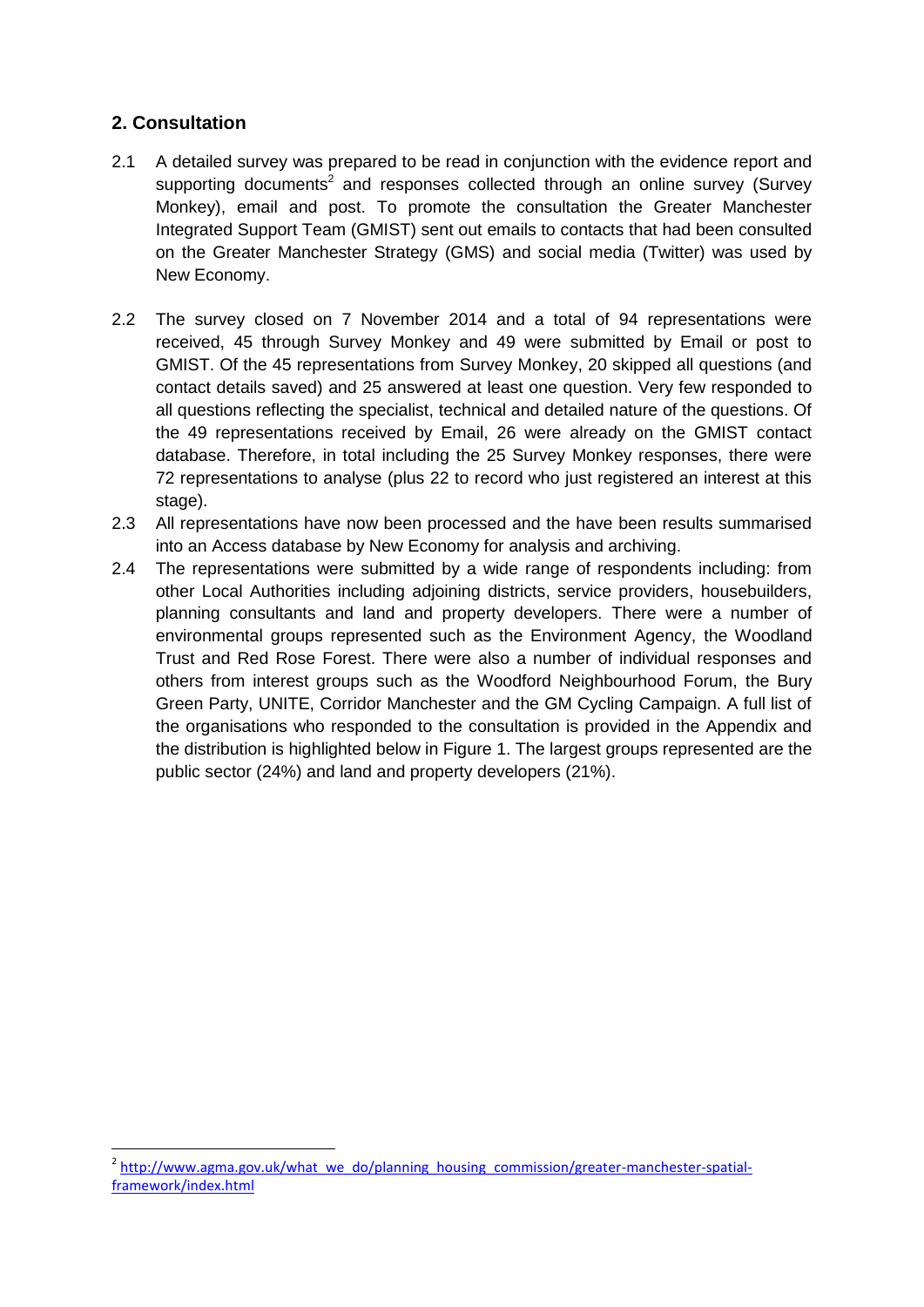#### **Figure 1**



2.5 The groups represent a diverse range of interests and provided very useful and detailed feedback into the use of evidence to inform the future DPD. The survey was structured into sections: General, Housing and Employment and this is reflected in this report. This report identifies the key themes which emerged from the responses; it does not provide a sequential analysis of responses to all 42 questions.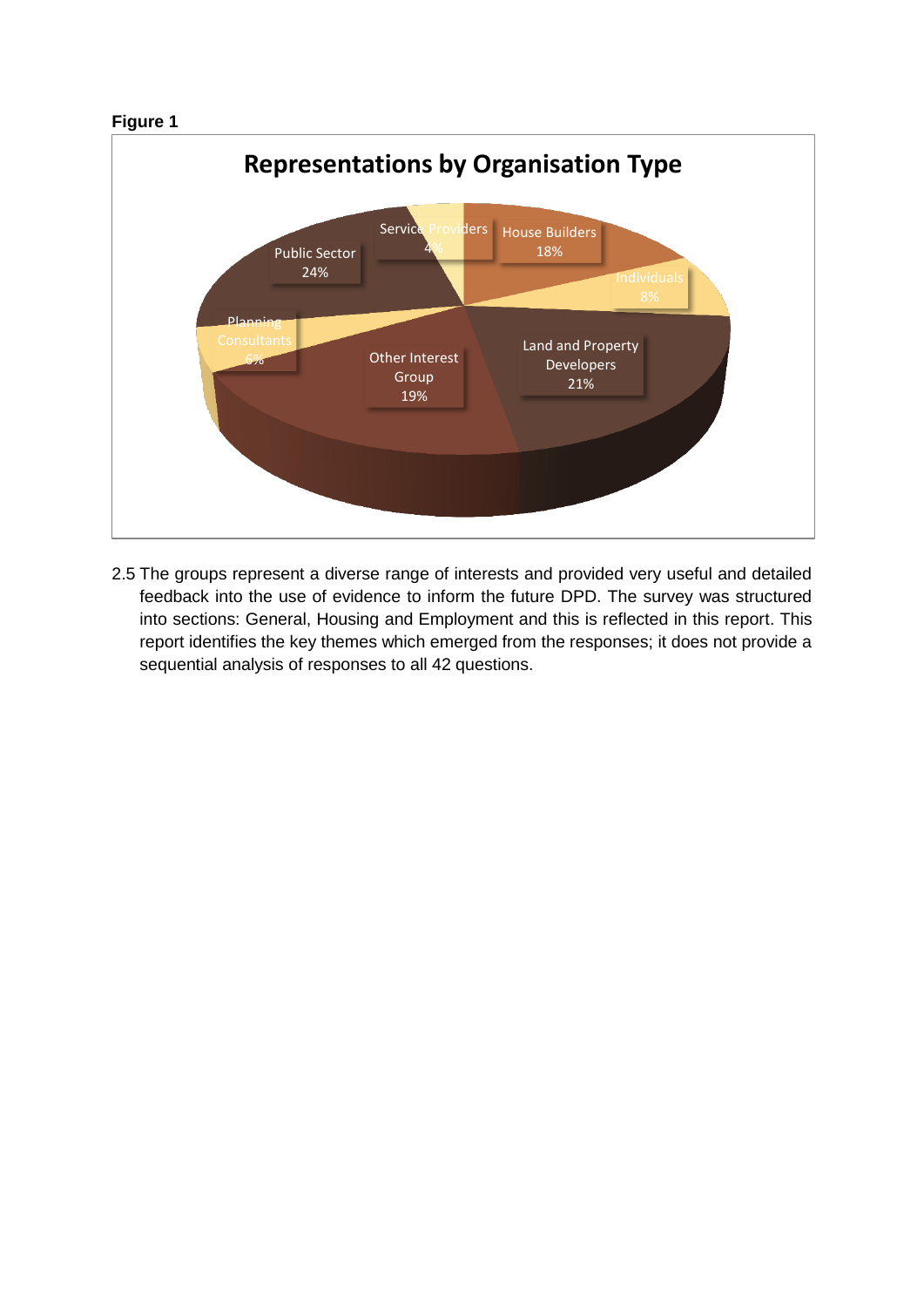#### **3. Themes**

3.1 In general there is strong support for the rationale of the GMSF and future DPD across the spectrum of representations (including from major housebuilders, land developers, neighbouring local authorities and statutory consultees) and also strong support for the vision being linked to the aspirations set out in the GMS. The vast majority of representations explain that the evidence presented and the conclusions reached do not go far enough to meet the ambitions of this vision. For example, the proposition that GM is a single Housing Market Area is consistently rejected and the objectively assessed housing need and employment growth is considered to be flawed and too low to accord with the growth vision as presented in the GMS. These issues, and others will now be considered in more detail.

#### **General**

#### **Area of Assessment**

- 3.2 There appears to be general agreement that GM is a recognised and appropriate basis for assessment especially given its history of collaboration. In particular, in light of devolution it is an increasingly recognised unit of governance. However, it is also recognised that, although GM as a geographical entity is a reasonable focus it does need to be set in a wider context particularly in relation to employment, housing, environment and infrastructure provision. The economic functional area is clearly not confined to the borders of GM and a broader spatial approach needs to be recognised. Furthermore, transport is inherently cross boundary and the labour market clearly does not fit administrative boundaries.
- 3.3 A few representations from individual residents did express concerns that they did not feel part of GM, but associated themselves more with Lancashire or Cheshire with there being too much focus on the regional centre rather than concern for more outlying areas. More broadly, a representation from Manchester University suggests that the consultation document does not have a sufficient spatial dimension i.e. it simply takes GM as a unit and is not "spatial at all". They go on to say that it is the internal spatial variations which the GM spatial strategy has to deal with and as such how to make use of the strengths in certain areas to benefit the wider spatial area and how to mitigate the problems that one area has over another. This wider spatial context is particularly important when considering spatial connectivity and flows for longer term and strategic development.
- 3.4 Within the GMSF four principles were put forward that any recognised area of assessment should fulfil and these were: to be strongly based on evidence; be the same for both housing and employment floorspace; not cut across local authority boundaries; and be manageable and having regard to the structures required for successful cross-boundary planning. Very few representations agreed with all 4 principles. Whilst most agreed with the first principle around the need for strong evidence there was considerable objection to the remaining three, suggesting that they have no basis in national policy or guidance. Peel Group, for example, consider that the approach to identifying the 'area of assessment' fundamentally fails to conform to the National Planning and Policy Framework (NPPF) and Planning Policy Guidance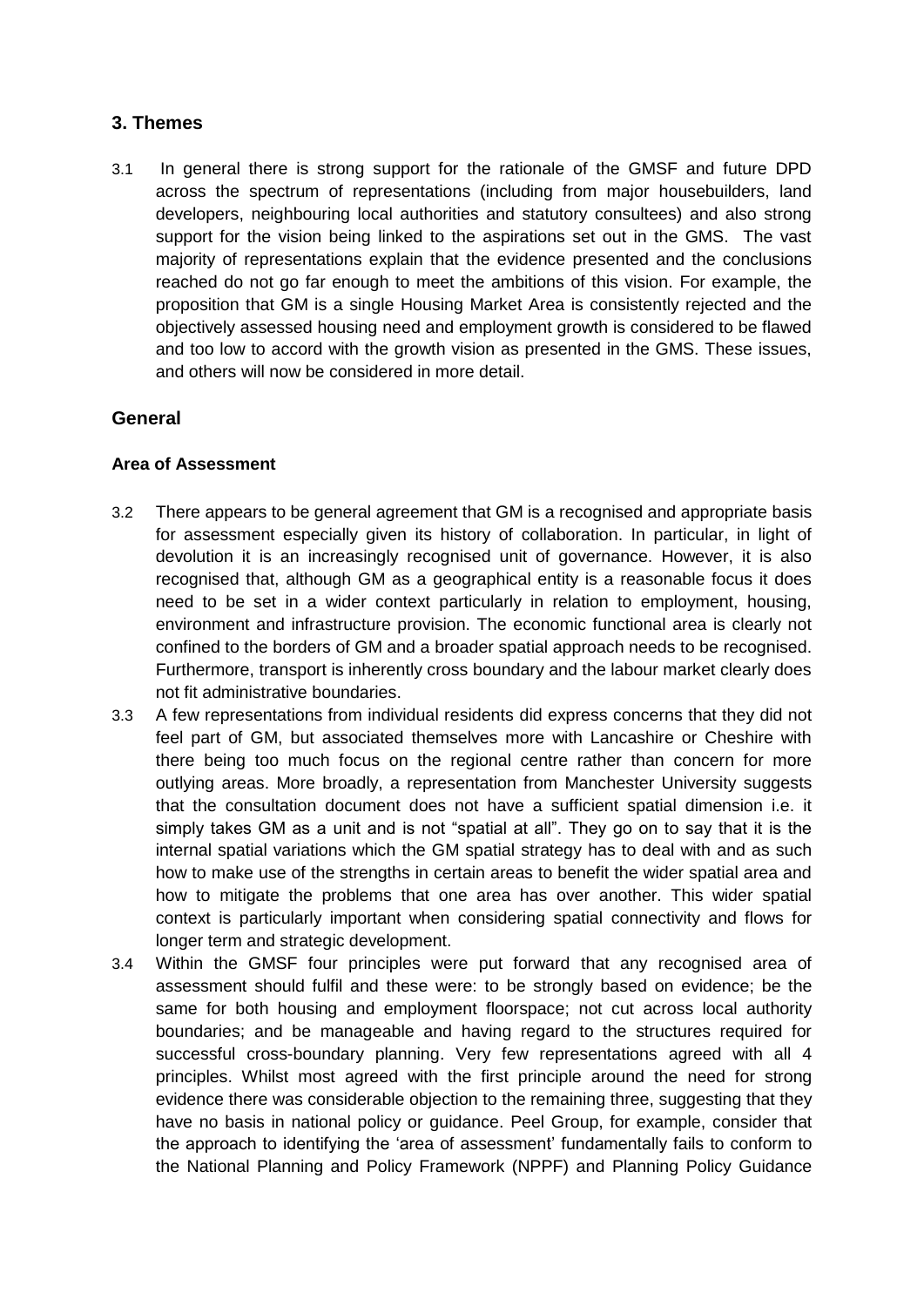(PPG). PPG demarcates a clear methodology for defining and identifying the geography of distinct housing and economic market areas. They contend that "there is no justification for following a different methodology or for introducing additional competing principles which undermine or cut across the PPG guidance". Peel suggest that the four principles should matched with PPG methodology.

- 3.5 Peel Group are not alone in expressing this view and others such as Russell Homes, Bloor Homes, Emerson Group and Langtree Carrington, to name but a few, all dispute these principals. Bloor Homes go on to say that principles 2, 3 and 4 should not be used to artificially constrain the assessment area and Russell Homes suggest that principles 2, 3 and 4 appear to conflict with principal 1 where evidence for Housing Market Areas (HMA) and Functional Economic Market Areas (FEMA) is not simply associated with ease of analysis and management. There is significant evidence within the consultation document of cross boundary HMAs and FEMAs, with all neighbouring authorities having the potential to play some role in the GMSF's overall influence and eventual outputs, and this cannot be ignored in the assessment or policy preparation.
- 3.6 It is clear that the evidence base will be key in defining housing and employment areas; adjoining authorities clearly need to be consulted and included in these assessments. Respondents have suggested that the evidence must correlate with any area of assessment that fits a particular issue and therefore must be flexible enough to accommodate this where necessary.

#### **Vision**

- 3.7 There is general support for the broad vision of the document, specifically in its link with the Greater Manchester Strategy (GMS) but there is a general view that the vision lacks ambition. The Environment Agency, for example, agree that the vision for the GMS should form the basis for the GMSF which in turn will form one of the key vehicles for GMS delivery. The GMSF role in identifying and managing the spatial implications of GM's vision is critical, but the evidence presented does not go far enough especially around understanding and balancing the impacts, risks and also opportunities that GM's natural environment plays within this. The National Trust argue that the vision is too one-dimensional (i.e. economic) and needs to embrace social and environmental improvements. The challenge is to not only safeguard what is good and valued, but to extend and enhance it and ensure that those improvements bring with them economic and social benefits as well. They go on to say that the lack of any reference to heritage in the vision is deeply worrying as this directly ties in with GM's tourism offer.
- 3.8 Peel Group, in broad terms agree with the general vision and ambition of the GMSF but say that this vision is in no way reflected in the Initial Evidence report put forward, which is based on "historic trends and will perpetuate past inadequacies". For example, there does not appear to be an appropriate set of strategic objectives within the vision against which the GMSF can test various growth scenarios. It is argued that without these objectives the vision itself is of limited value and not informed by an understanding as to what "sustainable economic growth" means for Greater Manchester over the next 15 to 20 years. In particular it makes no reference to a spatial approach to retaining "talent" despite this being a key objective of the Greater Manchester Strategy. It makes no reference to any objectives in relation to housing type or the places where it will be delivered despite conclusions by the Manchester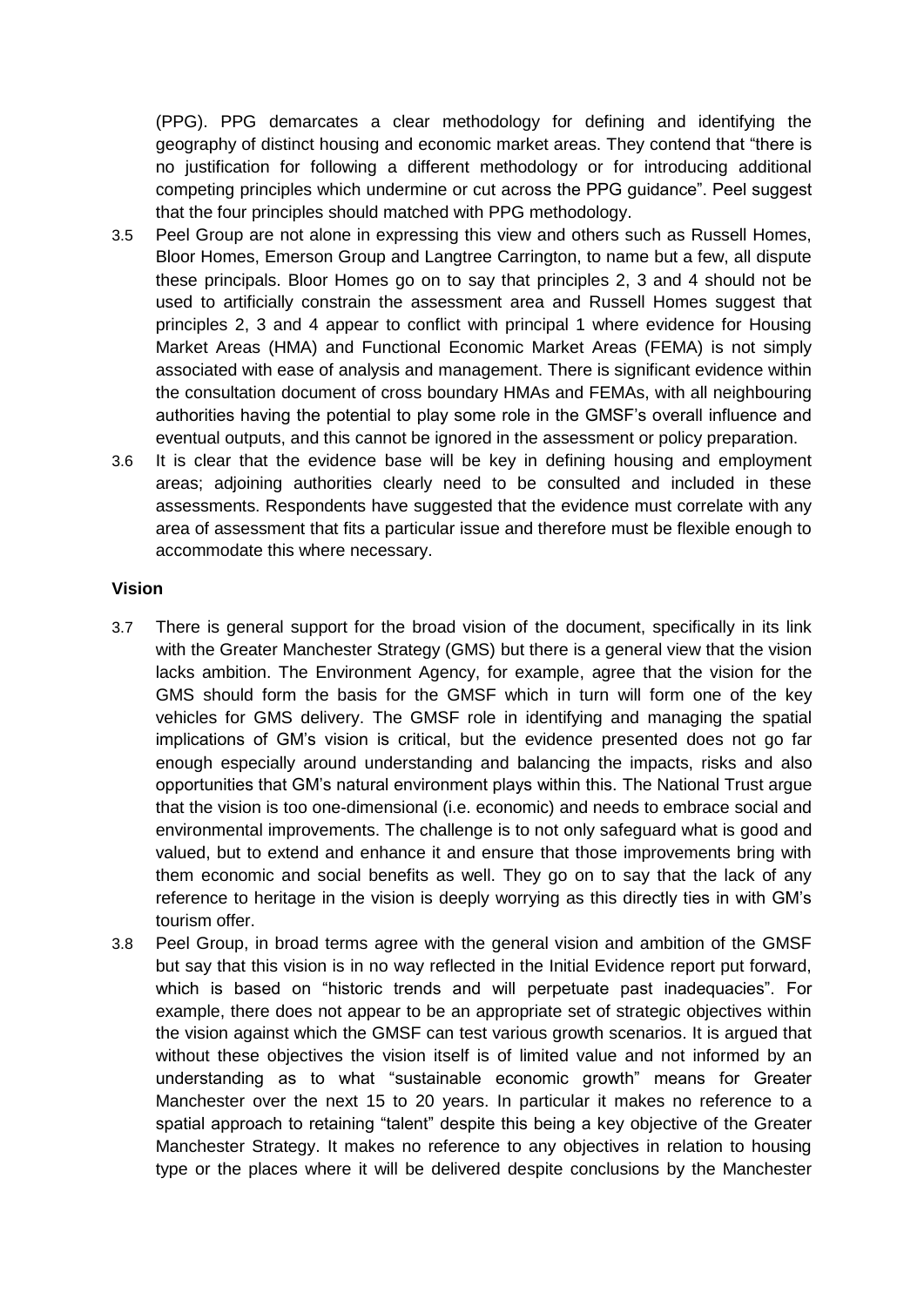Independent Economic Review (MIER) and Greater Manchester Growth Plan (GMGP) that this is a key issue for the growth of the city. As such the document is yet to become spatial and will need to be developed to inform strategic objectives for a future DPD.

3.9 Similarly, Taylor Wimpey Ltd object to the vision as it currently stands as it does not "proactively drive and support sustainable economic development to deliver the homes, business and industrial units, infrastructure and thriving local places" that the conurbation needs. They note that the current wording does not make any reference to building for the future or how development of the built environment forms part of the vision for GM. It is claimed that this does not align with the visions set out in certain adopted Core Strategies in Greater Manchester. For example, Trafford Borough's Core Strategy vision refers to "housing growth", whilst the vision of the Manchester Core Strategy cites a need for "a significant increase in the quality and quantity of housing". To meet the tests of soundness within the DPD process, the vision must be 'positively prepared' i.e. despite residential development being a prerequisite to sustainable economic growth, housing is not mentioned in the vision and be justified i.e. at present the vision is not based on proportionate evidence. The vision is based on The Manchester Independent Economic Review and the Greater Manchester Growth & Reform Plan and as such focuses too heavily on economic growth to the detriment of its social and environmental role, particularly the built environment.

#### **Scope**

- 3.10 As with the vision, the scope of the GMSF is argued to be too narrow and that only a minimum level of issues are addressed. For example, Harrow Estates suggest that the GMSF is "rather staid and generally lacks ambition". Several respondents similarly raised the specific points below urging for the scope to be widened:
	- HS2 should be directly referenced in the vision and explicitly cited within the document;
	- the historic environment, local identity and character should be taken into account wherever possible
	- the scope should be strengthened to include specific reference to the natural environment and green infrastructure and ecosystems;
	- there is a need to provide an innovative approach to delivering growth or at least to set out and assess new models of sustainable economic growth;
	- retail should also be referenced, as it is a key component and issue particularly for GM's town centres and economies;
	- there is no mention of a Green Belt review in the document and this clearly needs to be addressed;
	- there needs to be a process established and clarified regarding community engagement and also with the private sector;
	- broadened away from just economic issues to include what a spatial plan is expected to cover, particularly quality of life, environmental issues and transport.
- 3.11 In essence, the evidence presented within the GMSF will not serve to put the GMS vision into practice.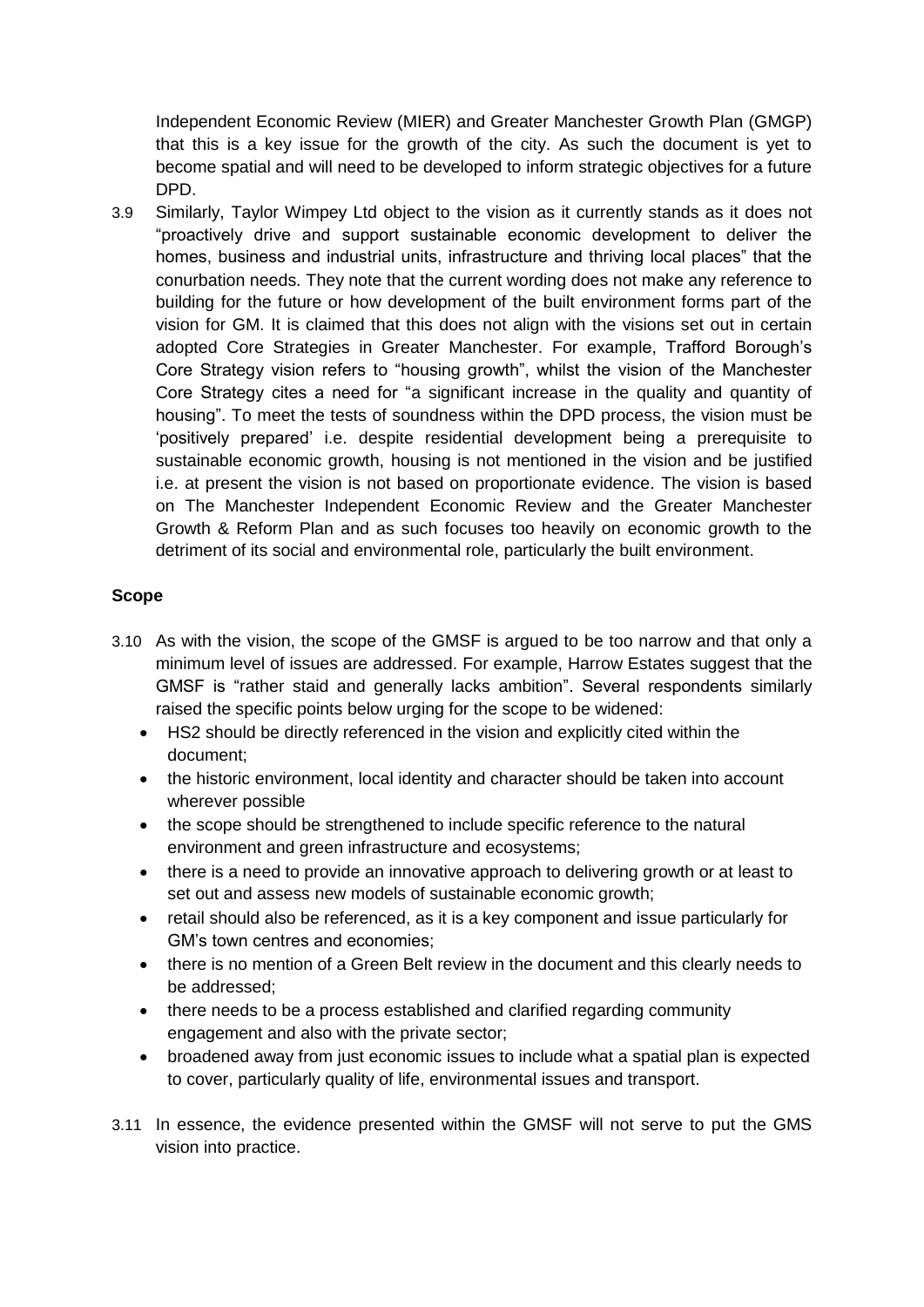#### **Opportunities**

- 3.12 The opportunities cited in the document are agreed with, but there are a number of opportunities which are absent. HS2 is considered to be a "fundamental omission" by CBRE as a key future economic driver. This should be seen as a "landmark development" with a series of new buildings in the Manchester Piccadilly area. They note the lack of a tall building strategy arguing that the HS2 Manchester Piccadilly area should be the receptor of tall buildings in GM, to accord with the high density development that is proposed.
- 3.13 The concentration of knowledge assets should be more explicitly recognised especially in relation to the Manchester Corridor which is a clear identifiable opportunity and there should also be consideration of and opportunities to grow the number of visitors to GM.
- 3.14 As mentioned under vision and scope there are a number of key opportunities regarding Green Infrastructure and natural land assets. The Woodland Trust note their disappointment that the commitment to a strong healthy natural environment in the vision statement is not carried forward into the "opportunities" section of the document. There is increasing evidence that a healthy natural environment can contribute to both the health and wellbeing of the population and also can enhance economic competitiveness and this needs to be reflected spatially within the document. In particular, trees and woodland as part of a well planned network of Green Infrastructure can play a vital role within sustainable building and improving air quality as well preventing economic disruption caused by surface water flooding. The asset of the countryside has been forgotten within the evidence of the GMSF and should be addressed as it is a key opportunity. The countryside is a major means of meeting local needs for recreation and leisure where expectations are likely to increase in the years ahead. Attractive countryside has considerable recreational value, a major factor which influences potential inward investors with major implications for economic development. Furthermore, a locational decision factor for many households is the ability to enjoy rural landscape amenity and this is reflected in the purposes of Green Belt and other environmental and landscape designations.
- 3.15 Warrington Borough Council point out that consideration of logistics for the area is a key opportunity within the wider "Atlantic Gateway" context and reference should be made to the Greater Manchester Logistics Study once it is published. Langtree Carrington Group Ltd go on to say that the opportunities highlighted in the document on their own will be insufficient to provide all of the necessary growth or meet all of the demand for employment land in the locations where this is required throughout the plan period. Additional strategic opportunities are available and these should also be considered. These include opportunities at Carrington along with the adjacent Voltage Park (National Grid) site. Carrington provides an opportunity to deliver 8 million square foot of logistics and advanced manufacturing uses along with a Green Energy park and office campus which could deliver up to 11,000 associated employment opportunities.
- 3.16 CPRE believes that greater prosperity for the sub-region and beyond will depend upon upgrading public transport opportunities with other northern cities in the corridor from Merseyside to the major cities of Yorkshire (provided that there is no detriment to the countryside). They advocate electrification of the existing rail routes between northern city regions to upgrade existing services and a modal shift away from road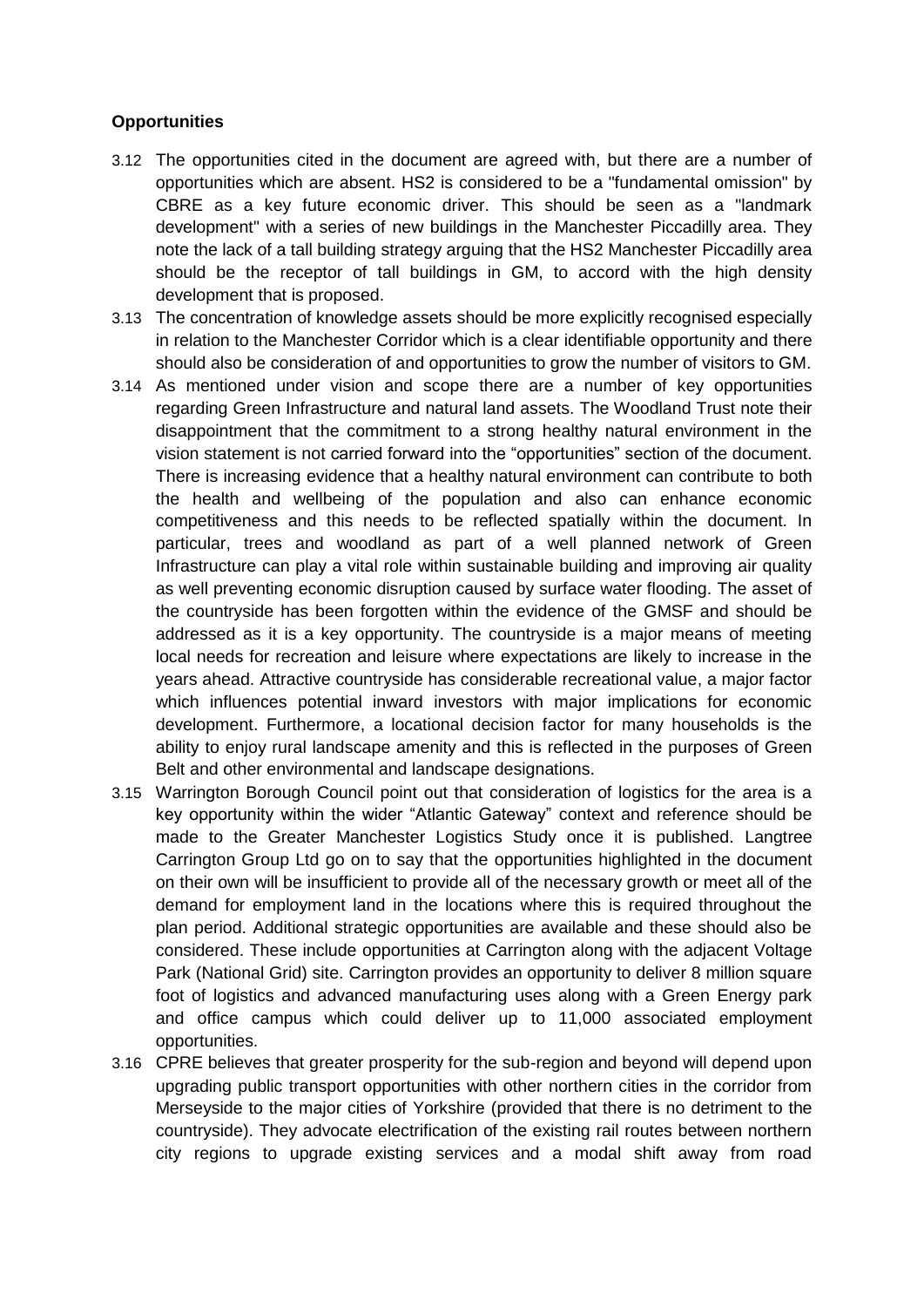dependency to negate the adverse impact this has on air quality and associated health problems is a real opportunity not only for GM but for the north as a whole

- 3.17 Russell Homes suggest that the consultation document should identify two important existing attributes that can be maximised to release Greater Manchester's full economic potential, helping it to boost economic competiveness. Firstly, the M60 and M62 motorway corridors. The strategic importance of these is critical when considering employment opportunities and sets it apart from other city regions in the UK. Secondly, land to facilitate growth, it is imperative that a supply of land is readily available for development to unlock growth opportunities. There cannot be an overreliance on brownfield land, with its proven complex issues and the issue of green belt land is an opportunity that should be addressed. It is suggested that a green belt review is urgently required to release strategic sites for development to provide a real competitive advantage over other areas.
- 3.18 Clear opportunities exist, of course, within the new evolving structure of devolution of fiscal and mayoral powers which confer major competitive advantages that need to be grasped by the DPD.

#### **Migration**

- 3.19 A number of representations pointed out that the Office for National Statistics (ONS) have severely underestimated migration. A migration figure of 500 persons per annum, as quoted in the consultation document, is generally considered to be unrealistic especially as the annual migration figure was 4,000 persons per annum during the last decade.
- 3.20 Cheshire East agree that the evidence suggests that no adjustment needs to be made to the migration assumptions in the ONS 2012-based population projections, but suggest comparing the ONS 2013 mid-year population estimates with the 2012 subnational population projections as there may be differences i.e. projected growth vs actual growth.
- 3.21 It is argued that the migration figures presented in the consultation report simply do not match the aspirations as set out in the vision of a region aspiring to be a European premier city. Harris Lamb, Bloor Homes and the Strategic Land Group highlight, amongst others, that as the migration assumptions are based on past trends they are influenced by factors including available stock and in particular the lack of affordable housing as well as past economic conditions. Past migrations rates are more likely to constrain growth than help facilitate a step change in a global city with an ambition to 'compete globally for talent'. If GM is to become a 'world class' city there will be an associated requirement to recognise an uplift in migration. More specifically it is suggested that migration arising from the Manchester Airport Enterprise Zone needs to be considered.
- 3.22 Redrow Homes noted from the GMSF that the 2012 based projections currently forecast that net outmigration will increase in the future compared with what has recently been experienced. This is in direct contrast to one of the stated ambitions of Greater Manchester, which is to retain a greater proportion of the population. Strategic Land Group commented that planning for migration in this way could serve as a selffulfilling prophecy, forcing working aged habitants out of the city in the future. It is suggested that whilst ONS 2012 based population projections are a good starting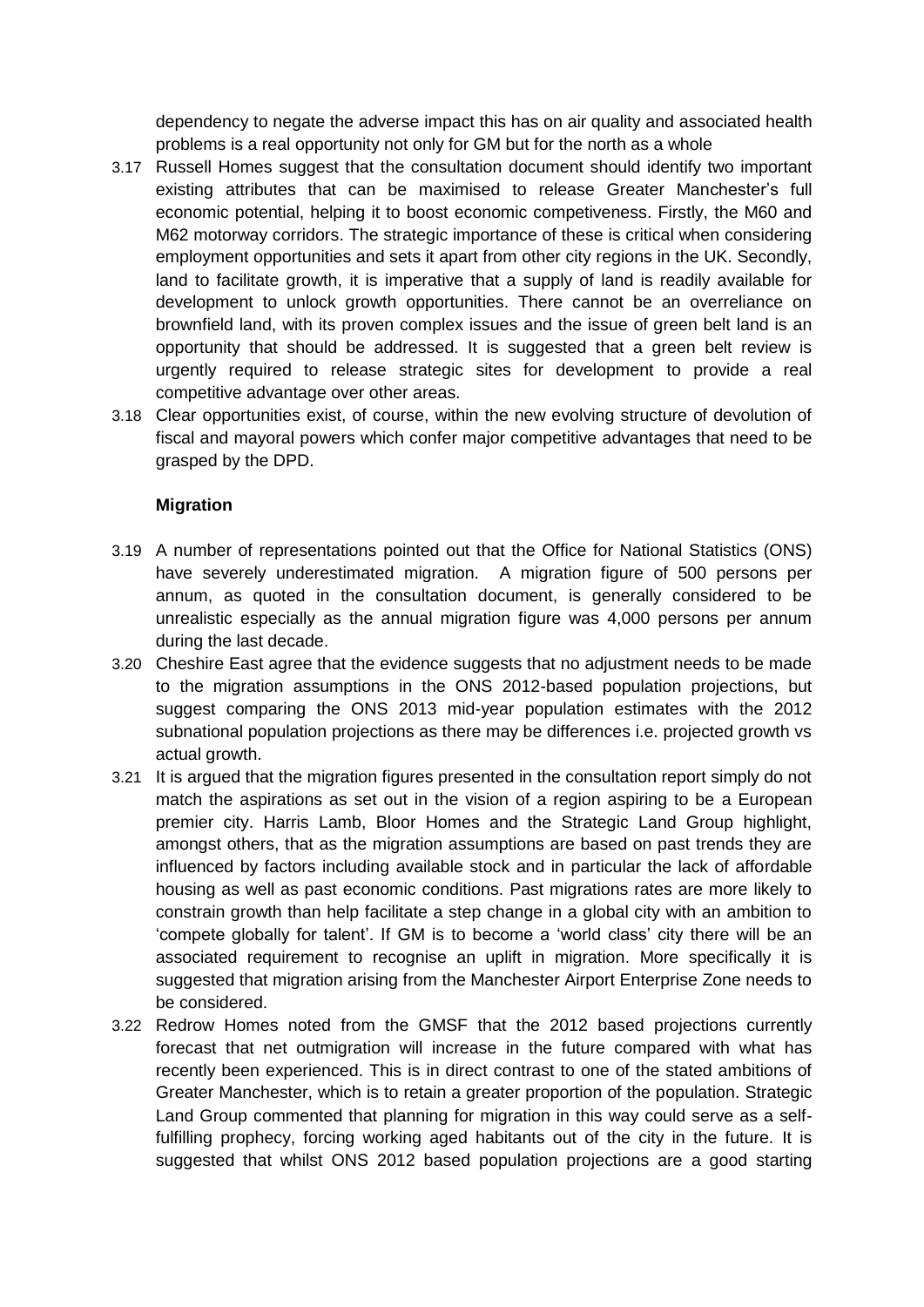point, consideration should be given to alternative migration trends and some alternative migration assumptions must therefore be tested at this stage.

#### **Commuting**

- 3.23 The Highways Agency noted within the consultation that net commuting masks the real impact of changes in traffic behaviour. A 'no change' assumption for net commuting will not help to tackle transport sustainability issues of the Framework as there could be a significant increase of in-commuting and out-commuting leading to the same net figure. A focus on maintaining the proportion of in/out commuting compared to total commuting levels would be more appropriate to achieve the aims of sustainable transport especially as GM sees itself as a low carbon economy in the future. If the region is to meet its ambitions it is likely to become more attractive and thereby incommuting may increase, therefore it should not assume 2011 Census levels.
- 3.24 Recent experience by the Highways Agency in the use of GMFM forecast (when translated into traffic growth) far outstrips capacity of the highway networks. This does not allow for any objective evidence based analysis on highway infrastructure needs. This would need to be addressed should the current suite of transport models be utilised to test the impacts of the Framework. In essence, they raise the question as to whether the forecasting model takes into account all transport network constraints.
- 3.25 Although the 'no change' assumption can be used as a starting point it must be recognised that in-commuting will be influenced by the availability of housing, employment opportunities in Greater Manchester and their interrelationship. These factors need to be understood if the evidence base is to be robust. High Peak Council suggest that significant increases in net in-commuting should be avoided as this may exacerbate matters on currently constrained transport links that connect High Peak with GM. It is also noted by the North West Transport Roundtable that net incommuting will be affected by the rapidly growing trend for home working. As this is continuing to rise at a significant rate, it would be appropriate to assume that net incommuting will not and that a new calculation should be produced to take this fact into account. CPRE also highlight this homeworking trend and they believe that improved public transport is crucial to facilitating localised economic growth and controlling pollution and congestion in the future. They argue that GMSF does not do enough on how the sub-region should encourage a modal shift away from road uses to cleaner and more efficient rail and bus transport.

#### **Environment**

- 3.26 A number of points were raised regarding the environment particularly in relation to scope, opportunities and vision as outlined above. Bury Green Party suggest that a long term plan towards the re-greening of GM should be an integral part of the future DPD.
- 3.27 Red Rose Forest highlight that strategic Green Infrastructure essentially needs to be included within the scope of the document and treated like other infrastructure and properly planned, coordinated, delivered, resourced and maintained. Furthermore, plans relating to River Basins and Catchments and strategic work in relation to the Water Framework Directive and flooding also needs to be considered as well as strategic Blue Infrastructure and in particular the significance of canals. Lancashire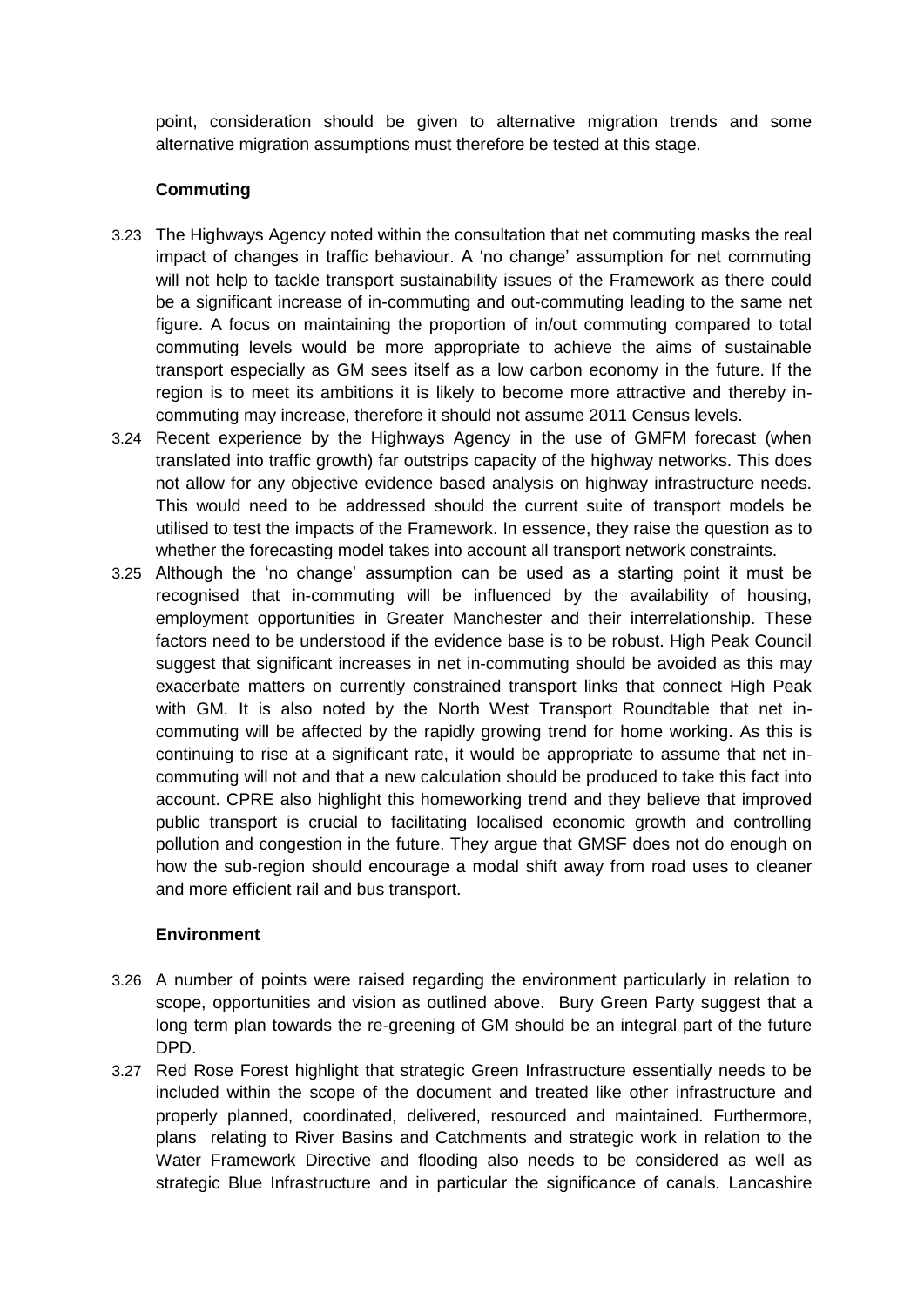County Council point out that given considerable future demand for housing and employment sites in GM, significant pressure may be placed on areas at risk of flooding and this should be taken into account.

- 3.28 It is suggested by Natural England that the work being done by the GM Low Carbon Hub- Natural Capital Group including the Red Rose Forest project identifying specific ecosystem service pinch points across Greater Manchester should be at the heart of the plan. Natural England considers that there are a number of environmental designations and issues which may affect the size, scale, form and delivery of housing sites that should be taken into account.
- 3.29 NW Transport Roundtable highlighted that until recently, all Local Authorities were required to collect information for the National Land Use Database on Previously Developed Land (NLUD and PDL) and send it to government. Although it is no longer a statutory requirement for them to do this, many have continued to collect this information. Brownfield land assessment is essential to ensure that the maximum is brought forward for redevelopment.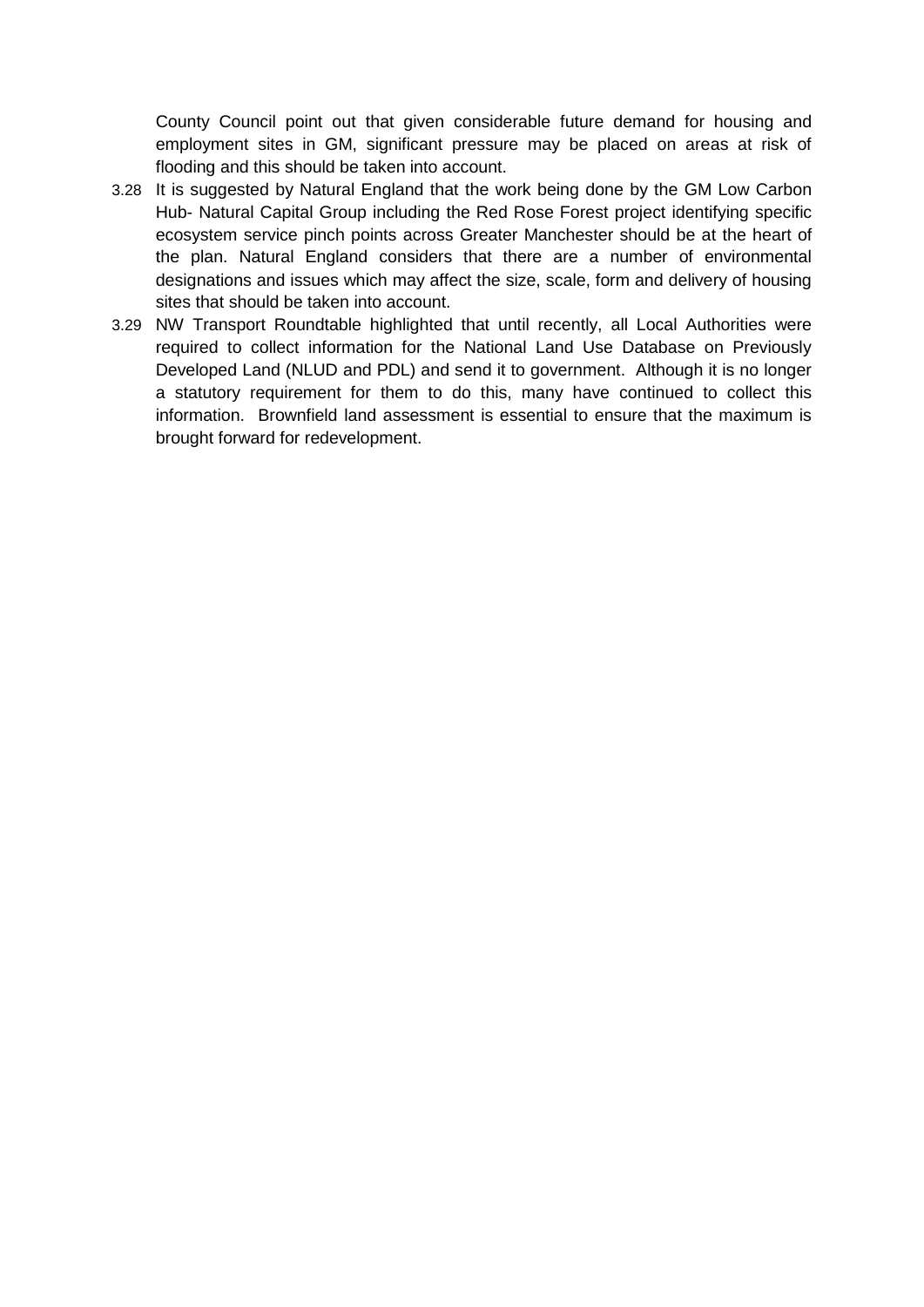#### **Housing**

#### **Housing Market Areas:**

- 3.31 There is a general consensus that Greater Manchester does not constitute a single housing market area. Ainscough completely disagree with the proposition that Greater Manchester is a single Housing Market Area [HMA]. It is suggested there is no evidence for this assertion. Barton Willmore, the Peel Group/Turley and Nathaniel Lichfield & Partners [NLP] consider there to be four or more housing market areas within GM. They state there is evidence to suggest that these housing market areas are not artificially constrained by local authority areas and may extend to parts of Cheshire, High Peak and Rossendale. It is noted that this is recognised within the GMSF in accordance with the NPPF and that further work will consider sub regions. However, according to the Peel Group the notion of Greater Manchester forming one housing market area "is a fundamentally flawed starting point and one that is totally at odds with the national policy in NPPF and accompanying guidance in PPG" (Turley/Peel Group, 2014: Doc. 4, para. 2.21, p12).
- 3.32 Nathaniel Lichfield & Partners Limited (NLP) submitted representations on behalf of Taylor Wimpey UK Ltd, Barratt Developments PLC & Bellway Homes Ltd. They contend the GMSF inference that the ten Greater Manchester local authorities collectively form one self-contained Housing Market Area [HMA] and also a Functional Economic Area [FEMA] "is insufficiently supported by the evidence; is overly simplistic; and lacks rigour" (NLP, 2014: para. 3.9, p11). Meanwhile, Turley who have submitted representations on behalf of the Peel Group, explain that a Strategic Housing Land Availability Assessment (SHLAA) and an Employment Land Study should also form part of the evidence base.
- 3.33 NLP and Turley both refer to the Greater Manchester SHMA (December 2008 and May 2010 update) claiming that this evidence suggests that Greater Manchester probably contains four HMAs. It is argued that the methodology utilised in the current iteration of the GMSF does not comply with planning policy guidance paragraph 2a-011-2014-0306. It is advised by NLP and Turley that a new SHMA should be prepared first in accordance with practice guidance prior to addressing the scale of need. Furthermore, Turley/Peel Group suggest that it is important to have "an accurate definition of the housing market area" as "the robustness of the objectively assessed housing need is reliant" on this (Turley/Peel Group, 2014: Doc 3, para. 2.3, p2).
- 3.34 According to Turley/Peel, the four HMAs covering Greater Manchester are: the central parts of the conurbation, comprising areas within Manchester, Salford and Trafford; the north east including the authorities of Oldham, Rochdale and Tameside; the south, namely the outer parts of Trafford and Stockport boroughs as well as neighbourhoods in South Manchester; the north west part of Bolton, Bury, Salford West and Wigan (Turley/Peel Group, 2014: Doc 3, para. 5.1, p18). Indeed, Barton Wilmore suggest that an assessment of economic-led housing need should be undertaken at the individual housing market area geographical scale.
- 3.35 Moreover, Turley/Peel Group explain that Principles 2-4 for the assessment of housing market areas do not accord with Planning Policy Guidance (PPG). They note that PPG advises that a 70% threshold typically serves as an important indicator to evidence a level of self-containment of a housing market area. It is explained that such evidence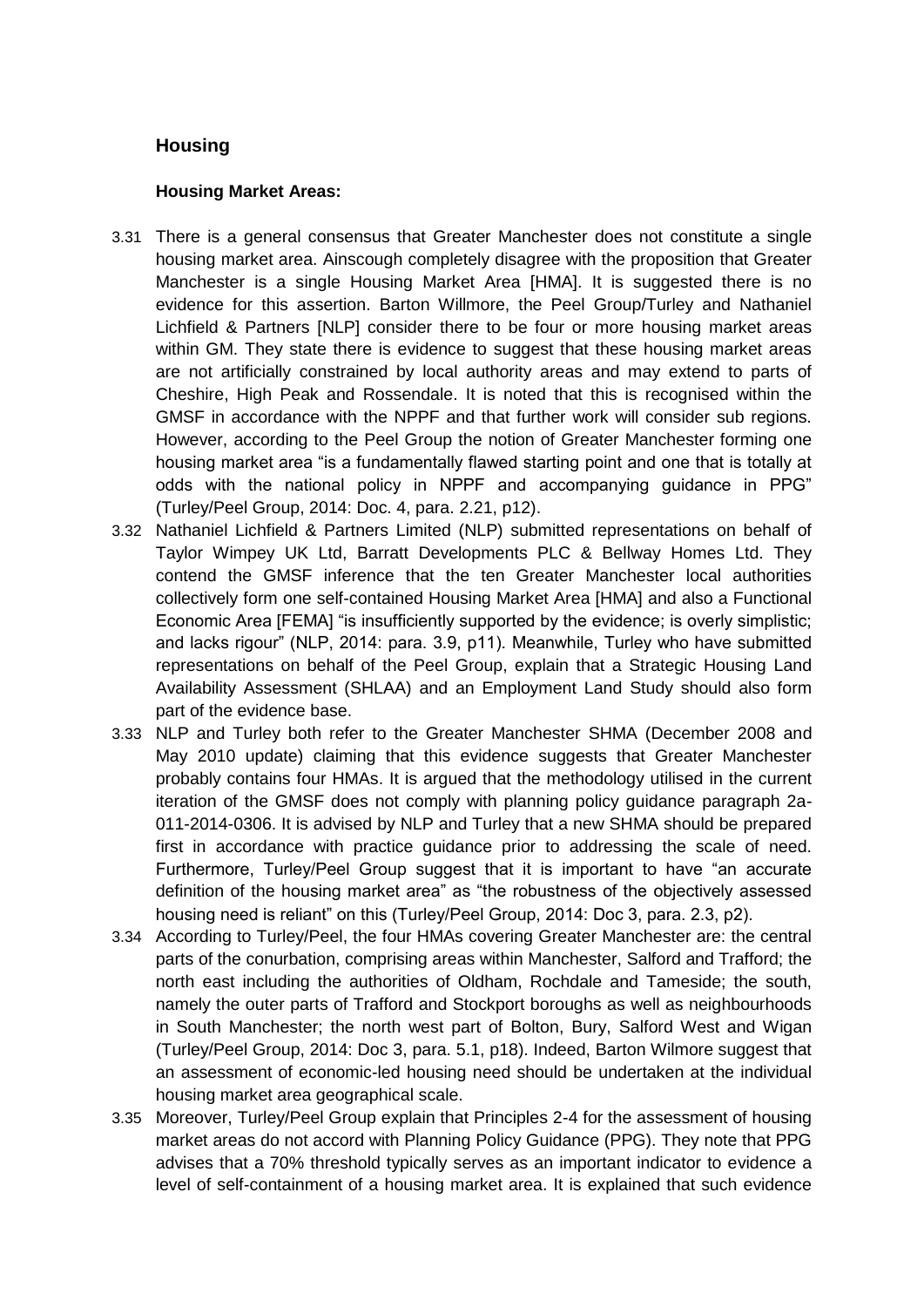has been utilised in some GM local authorities' evidence base. NLP and Turley both highlight the example of Rochdale Council's Strategic Housing Market Assessment (SHMA) Update [October 2014] which stated:

"Rochdale Borough can be described as a self-contained housing market area in terms of the movement of households but it is part of a wider functional economic area extending into neighbouring areas of Greater Manchester" (Rochdale, 2014: para. 3.9: 28).

- 3.36 Turley/Peel Group suggest that the following actions be implemented in regard with defining housing market areas:
	- The application of PPG methodology specifically the "principal" tests of household migration and house price analysis.
	- It is suggested there is no evidential basis for moving away from the four housing market areas defined through previous research in Greater Manchester.
	- It is advised that sub-authority analysis is conducted as housing markets do not precisely conform to local authority boundaries as stated in the PPG. In addition, sub-authority migration data should be considered once available (Turley/Peel Group, 2014: para. 6.2, p20).

#### **Objectively Assessed Housing Need**

- 3.37 The fundamental concern expressed by influential respondents (major housebuilders and The Peel Group) is that it is necessary to prepare a comprehensive SHMA for areas across Greater Manchester prior to assessing and calculating the Objectively Assessed Housing Need.
- 3.38 NLP suggest that the GMSF utilises an overly simplistic approach to modelling, they advise utilising a model such as PopGroup. Turley/Peel also advocate the use of PopGroup "to provide variant forward looking projections – alongside trend based projections – taking into account differing levels of employment growth" (Turley/Peel, 2014: Doc 2, para. 2.3, p3). It is claimed the scenario does not analyse the data inputs sufficiently, and alternative pro-growth scenarios are excluded at an early stage of the consultation process.
- 3.39 NLP contend the 10,706 dwellings per annum stated as the Objectively Assessed Need [OAN] "only represents the demographic starting point for analysis and requires a significant upward adjustment to address worsening market signals, meet affordable housing needs in full, and align with economic objectives" (NLP, 2014: para. 3.41, p17). NLP suggest that the GMSF incorrectly assumes the demographic baseline scenario and the housing OAN to be the same.
- 3.40 Similarly, Turley/Peel explain that the OAN is based "solely on the translation of the 2012 Sub National Population Projection (SNPP) dataset into households and dwellings" (Turley/Peel, 2014: Doc. 2, para. 1.6, p1-2). It is suggested the contention that no adjustment is required to this projection dataset to reflect demographic data, economic evidence or market signals is incorrect and not compliant with PPG (Turley/Peel, 2014: Doc. 2). This explains that the 2012 SNPP dataset is unduly negatively impacted by the status of the post-recession economy.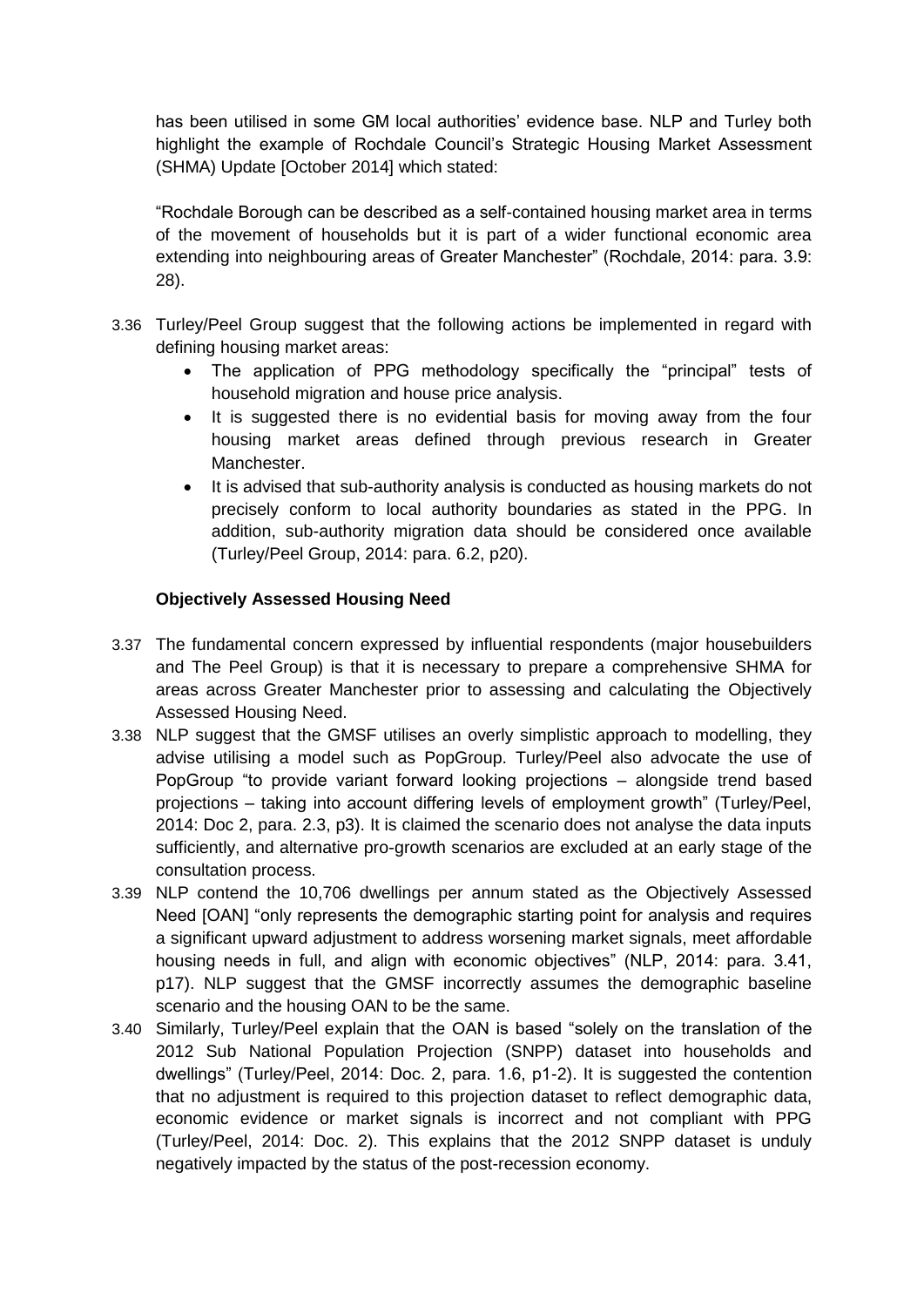- 3.41 According to Turley/Peel the GMSF utilises an "inflexible and pessimistic approach in considering alternative projections of need" instead of selecting single datasets at key points of the process to assess needs rather than developing a range of alternative growth scenarios (Turley/Peel, 2014: Doc 2, para. 6.3, p29).
- 3.42 Turley/Peel have undertaken modelling which conveys that Greater Manchester should be planning to provide for a minimum of 13,000 dwellings per annum. It is suggested that such a scale of growth would signify a continuation of levels of estimated migration over the last decade, accords with analysis of market signals and would support a greater level of labour-force growth than that projected under the 2012 SNPP (Turley/Peel, 2014: Para. 6.22, p31).
- 3.43 In order to achieve a level of job growth based on the Experian job growth figures in Section 6 of the GMSF, this would necessitate a dwelling requirement in excess of 15,000 dwellings per annum (Turley/Peel: para. 6.16, p31). Peel suggest the Experian scenario is more representative of the shared ambitions of the GM Strategy and other strategies. Therefore, Peel advocate "a housing requirement of at least 15,000 dwellings annually if demographic and economic needs are to be properly addressed (Peel Cover Letter, 2014: 3).
- 3.44 This clearly presents a significantly higher level of need than that stated in the GMSF eivdence. Turley/Peel suggest this demonstrates the importance of further considering the relationship between job growth and the level of housing required to support the economic potential of Greater Manchester (Turley/Peel, 2014: para. 6.16, p31).
- 3.45 NLP have also expressed significant concerns in regard with the limited number of scenarios modelled by the GMSF. NLP present five demographic/employment-led scenarios incorporating recent demographic trends, the 2012-based SNPP, 2011/2008-based CLG household projections and the September 2014 Experian job growth projections (NLP, 2014: para. 3.32, p15).
- 3.46 According to NLP the GMSF OAN figure is above the 2011-based household projection, which constitutes the 'starting point' for undertaking an OAN housing analysis according to the Practice Guidance. This is explained to be broadly equivalent to NLP's Scenario Bb based on the partial catch up headship rate (an amalgamation of the 2008 and 2011-based headship rates post 2021) (NLP, 2014: para. 3.33, p15).
- 3.47 NLP explain there is not a clear causal relationship between job growth and housing need, although they are related. Nevertheless, they suggest that proposed housing provision should correspond with economic aspirations; otherwise this would create inconsistencies in Local Plans.
- 3.48 It is argued that if Greater Manchester is to "become the 'northern powerhouse' envisaged, then a substantial uplift to the 10,706 dpa identified in the GMSF is necessary" (NLP, 2014: para. 3.40, p17). This view is broadly representative of the principal housebuilders and consultants who suggest that the OAN housing figure over the plan period is too low, insufficiently robust, unrealistic, and incompatible with projected economic and employment growth.
- 3.49 It would be difficult to arrive at a 'consensus' OAN housing figure from the respondents' representations as they utilise a diverse range of demographic models. Indeed, several respondents simply state OAN figures without disclosing a methodology or adequate supporting evidence.
- 3.50 For brevity, the average range of objectively assessed housing need submitted by respondents was 13,000 to 15,000 dpa. For example, Ainscough and The Peel Group suggest 13,000-15,000 dpa to be the minimum OAN; Emerson Group- 13,000 dpa;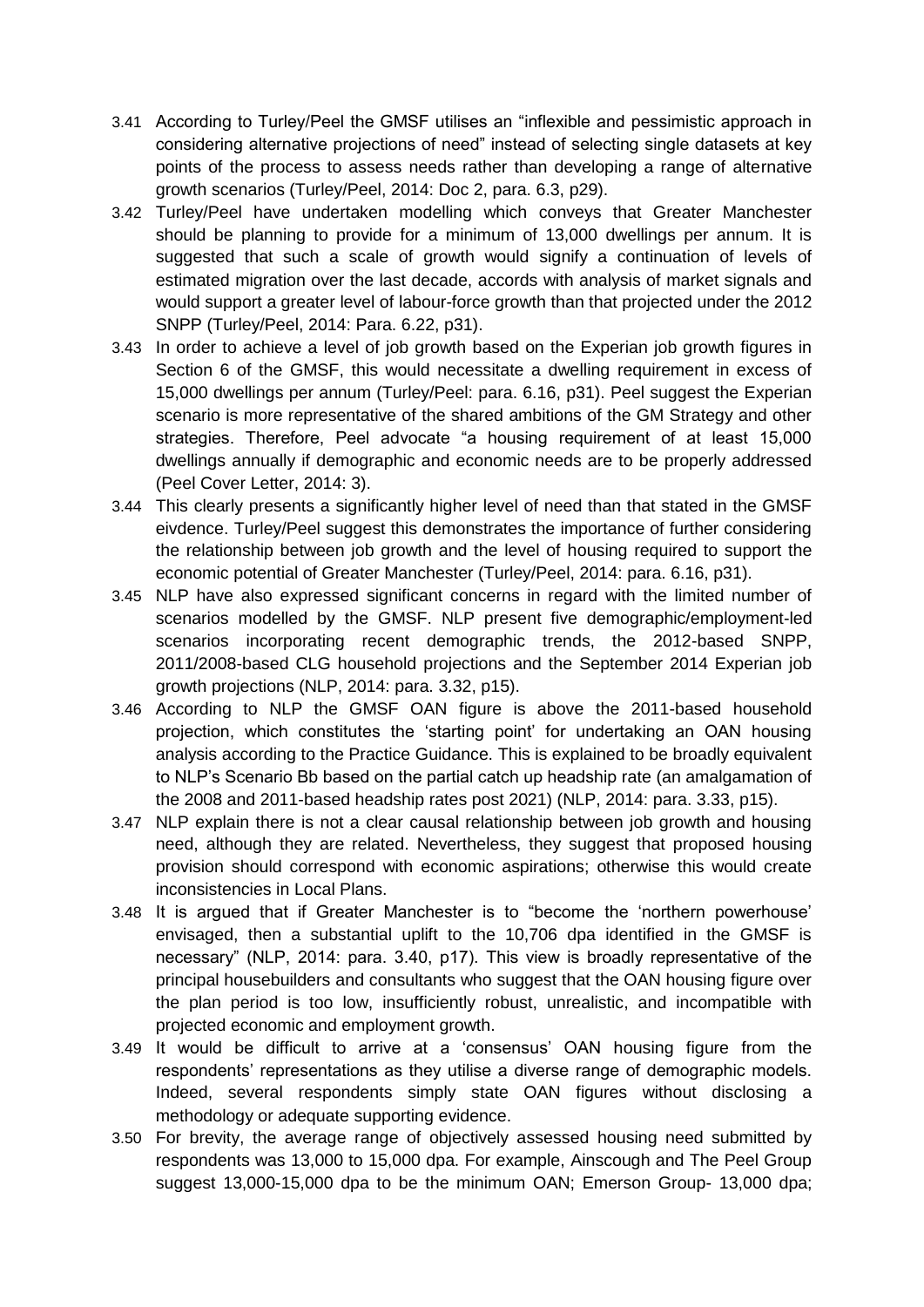Persimmon Homes, Rowland Homes and Wain Homes- 15,000 dpa. Barratt Developments, Barton Willmore, Redrow Homes, Cheshire East Council and Russell Homes state that the OAN is too low and do not specify any calculated OAN figures. Blackburn with Darwen Borough Council and Colliers Commercial Estates Group agree with the GMSF OAN. The Campaign to Protect Rural England suggest the OAN figure is "excessively high" and they believe not more than 221,071 net additional dwellings are required over the plan period.

- 3.51 Meanwhile, modelling presented by Turley/Peel demonstrates that a continuation of recent migration levels which reflect pre and post-recession trends, establishes a requirement for a minimum of 13,000 dwellings per annum across Greater Manchester (Turley/Peel, 2014: Doc. 2, para. 6.12, p30). Further, Turley/Peel suggest that their modelling demonstrates that in order to achieve the level of employment growth based on Experian job growth figures set out in Section 6 of the GMSF, the dwelling requirement would be in excess of 15,000 dpa (Turley/Peel, 2014: Doc. 2, para. 6.16, p31).
- 3.52 NLP has calculated economic based scenarios, utilising the aforementioned Experian Job Growth Scenario as also used Turley/Peel above, which convey that the housing need in the Greater Manchester HMA would be between 17,248 dwellings per annum (dpa) and 17,977 dpa scenario (depending upon which approach, the index or partial catch up, is taken to household formation rates post 2021) (NLP, 2014: para. 3.35, p16).
- 3.53 The divergence between the Turley/Peel and NLP OAN figures is due to the use of contrasting demographic trend-based projections. These are difficult to precisely quantify from their respective calculations. Although, Turley and NLP both utilise PopGroup demographic modelling software; Turley also utilise modelling components from Edge Analytics.

#### **Affordable Housing**

3.54 NLP insist that an assessment of affordable housing need should be "undertaken as part of a comprehensive SHMA at the outset and not left to later stages of the GMSF" (NLP, 2014: 19); Turley/Peel state that the current position is contrary to the NPPF. Meanwhile, Turley/Peel explain that their calculation of affordable housing needs suggests there will be a continual need for affordable housing estimated to be approximately 6,000 affordable homes per annum across Greater Manchester (Turley/Peel, 2014: para. 6.19, p31). According to PPG, this is an estimate of how much of the total OAN should be delivered as new affordable housing.

#### **Past Performance on Housing Delivery**

3.55 NLP explain that the GMSF makes no allowance for past performance on housing delivery. It is claimed that Greater Manchester has considerably under delivered housing units in relation to previous targets. The inference is that future projections based on past trends will exacerbate this situation. According to NLP, the GMSF needs to evaluate this in modelling and include an upward adjustment for this market signal (NLP, 2014). Turley/Peel strongly disagree with the GMSF position of disregarding past performance. They contend that this will result in "trends of unmet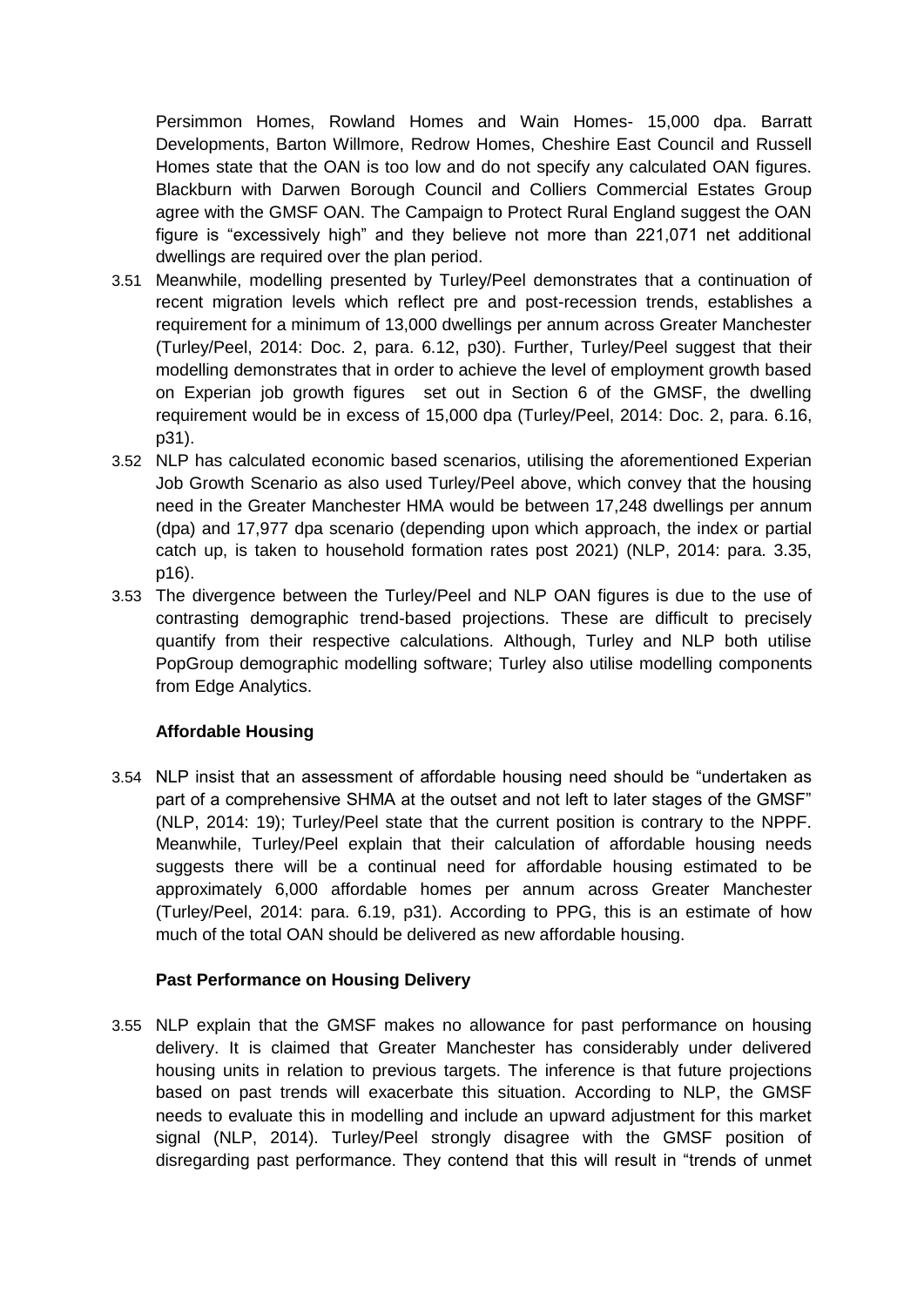housing need and worsening affordability will simply get worse" (Turley/Peel, 2014: para. 6.40, p38).

#### **Housing Mix**

3.56 It is explained there is a requirement to provide a range of house types (and particularly aspirational family housing) in places where people want to live. NLP suggest this issue should be assessed at an earlier stage of the process (NLP, 2014). Turley/Peel explain it is necessary for the GMSF to consider: the amount, type, tenure, size and range of homes required within each of the specific Housing Market Areas (Turley/Peel, 2014).

#### **Vacancy/Second Home Rates**

3.57 The GMSF states that 3.5% of new dwellings will be vacant or second homes. NLP explain that this approach is "too simplistic and underestimates [the] true levels of empty homes likely to arise" (NLP, 2014: 19). It is suggested local authority figures including data from Council Tax registers should be used to calculate the respective rates.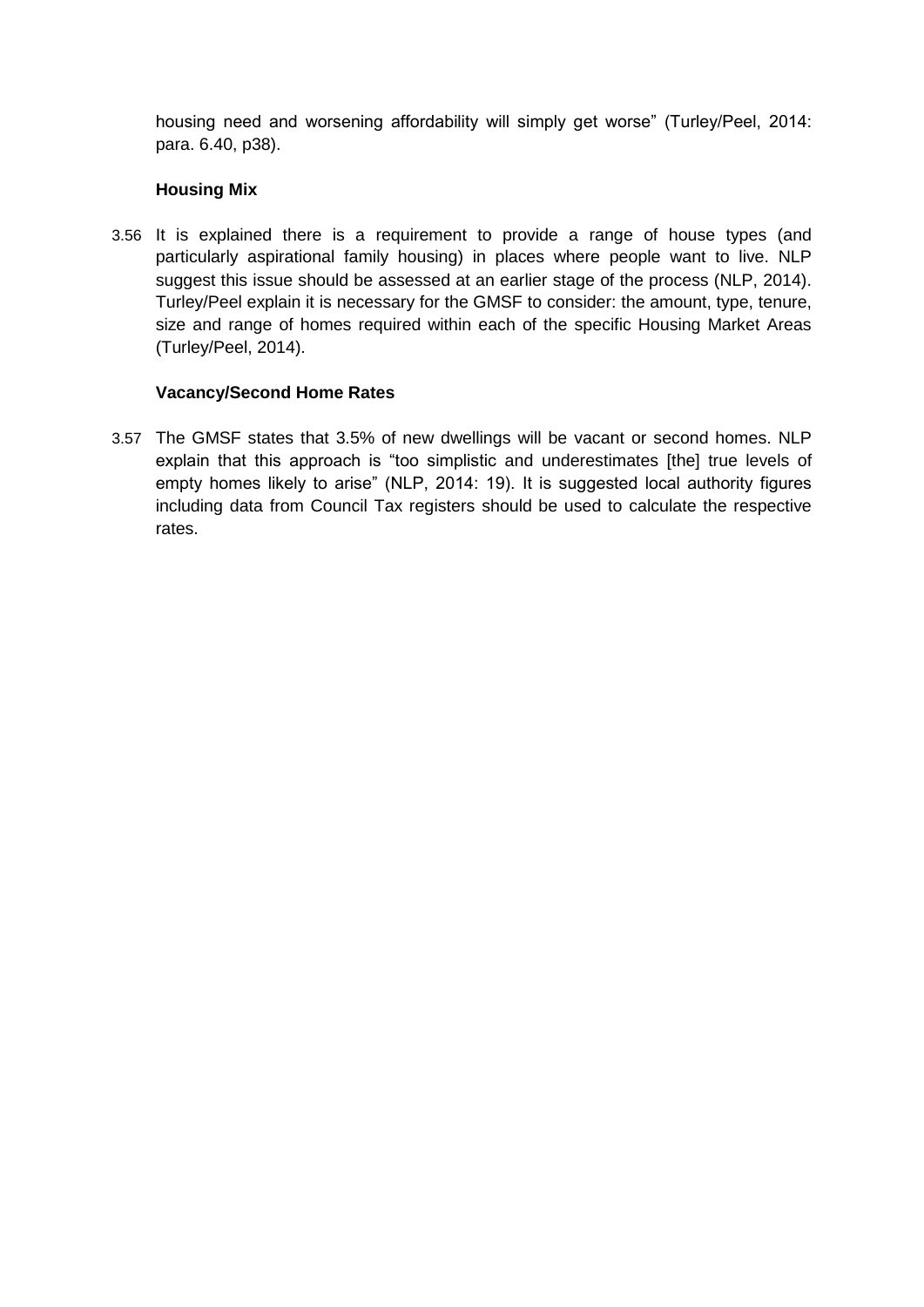#### **Employment**

#### **Employment Scenarios**

- 3.58 NLP and Turley/Peel note that the GMSF utilises GMFM 2013 rather than higher Experian projections. It is suggested that the latest September 2014 Experian projections "should be included in future modelling analysis and retained as a 'progrowth' option that provides a closer alignment with the 'One North' strategy" (NLP, 2014: 19). Similarly, Turley/Peel explain that GMSF employment requirements are "presented as a single, concluded position, with no alternative scenario(s)" (Turley/Peel, 2014: 2). Ainscough also consider the mooted employment growth to be conservative and under ambitious i.e. projected growth of 0.7% per annum which is lower than 0.8% achieved between 1998 and 2007.
- 3.59 Turley/Peel explain the economic and employment forecasts presented are effectively "baseline" assessments and are not indicative of economic potential or actual needs, as high growth options are rejected prior to testing. They insist that the GMSF "must rigorously test a high growth scenario(s) which more closely reflects its stated economic and social ambitions" (Turley/Peel, 2014: Doc. 1, p3). This has created an 'employment-housing mismatch' according to Turley/Peel with regard to the integration of employment and population/housing forecasts. (Turley/Peel, 2014: Doc. 1, p28).

#### **Economic Activity**

- 3.60 NLP highlight the heightened levels of growth in participation rates for existing residents which exceed projected national growth rates. Therefore, they contend that the GMSF avoids the need to deliver a greater number of housing units to correspond with growth projections.
- 3.61 NLP advocate a more nuanced and realistic approach towards economic activity growth rates. They state "it is wrong to assume that the increased population levels projected in the GMSF can simply accommodate higher levels of job growth" (NLP, 2014: 19). It is suggested that economic growth aspirations must be accompanied by an increase in good quality housing in order to ensure alignment with other strategies (NLP, 2014: 19).
- 3.62 Meanwhile, Turley/Peel interpret the approach to utilise fixed resident employment rates applied to the whole population. They contend this does not adequately consider the "changing demographic profile of the population or the migration profiles associated with people moving into or being retained within Greater Manchester to take up employment opportunities" (Turley/Peel, 2014: Doc 4, para. 6.21, p35).
- 3.63 Another deficiency regarding the evidence base is noted by Turley/Peel who explain that an Employment Land Review has not been conducted (Turley/Peel, Doc. 1, p19).
- 3.64 Turley/Peel note the potential of planned economic investments towards creating significant levels of job growth in the short to medium term (Turley/Peel, 2014: Doc 2, para. 4.33, 22). It is explained that this growth including the potential of the Northern Powerhouse is more likely to be captured within the higher levels of job growth implied by the Experian scenario (Turley/Peel, 2014: Doc 2, para. 4.33, p22).
- 3.65 Several respondents including Turley/Peel and the Seddon Group do not agree with the use of past development rates for calculating future projections for the plan period as they argue that these do not align with Greater Manchester's growth ambitions and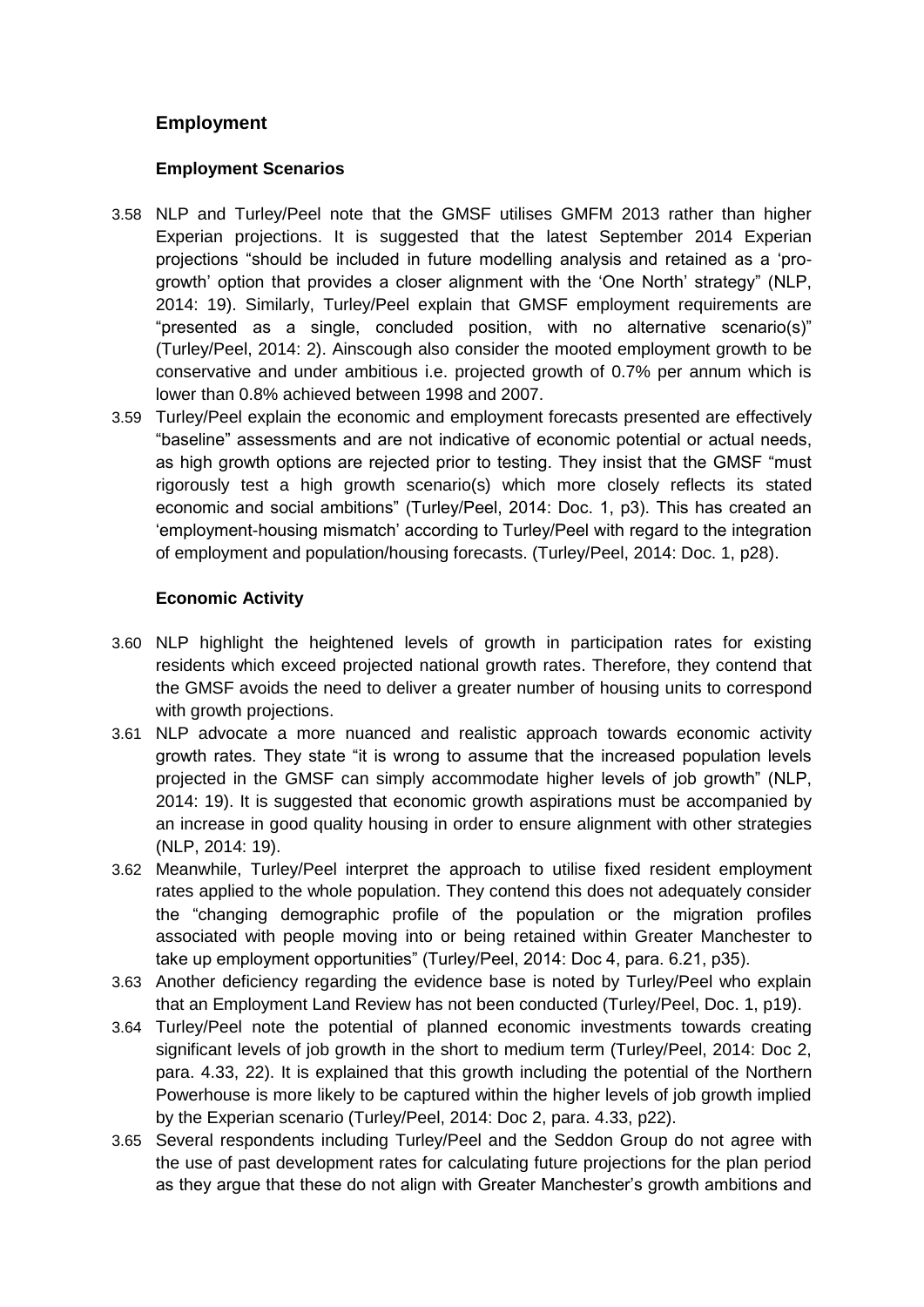underestimate economic potential (Turley/Peel, 2014: Doc 4, para. 5.38, p21). For example, in relation to manufacturing, it is argued that the GMSF does not adequately reflect the requirement for Greater Manchester to sustain growth and grow its significant manufacturing base. Seddon Group highlight that the Greater Manchester Manufacturing Strategy (Draft New Economy 2014) stated that the manufacturing industry in Greater Manchester is estimated to grow from £6.7 billion to £10 billion by 2027 and this needs to be recognised in the plan. They explain that manufacturing companies have been constrained by a lack of high quality premises and readily developable sites in prime motorway locations, suggesting that the use of previous development rates, as a basis for projecting forward throughout the plan period, is likely to be inaccurate (Seddon Group, 2014).

- 3.66 Turley/Peel do "agree that the slowdown in recent levels of development of office floor space has resulted in an increasingly constrained supply of Grade A floor space" (Turley/Peel, 2014: Doc. 4, para. 5.30, p20).
- 3.67 Turley/Peel suggest that it is inappropriate to assume a joint industrial and warehousing density. They consider it to be misleading to combine industrial and warehousing sectors "given wide variations in B1c/B2 compared to B8 uses and the densities at which employment occurs in these discreet sectors" (Turley/Peel, 2014: Doc. 4, para. 5.47, p23). Furthermore, they do not agree with the 12% uplift in industrial and warehousing development rates derived from 2004-2012 as a minimum basis (Turley/Peel, 2014: Doc 4, para. 5.53, p24). The three options presented for industrial and warehousing floor space provision are also dismissed.
- 3.68 Indeed, Option IW1 is considered to be an inappropriate basis on which to plan. Turley/Peel warn that it is incorrect to select a single option as 'preferred' as this is inflexible. Turley/Peel advise that a range of floor space requirements should be considered and presented: these should be aligned with the economic ambitions of Greater Manchester; include an allowance for a 'margin of choice' to allow smooth operation of the property market; and present a range of floor space requirements rather than a 'preferred' option (Turley/Peel, 2014: Doc. 4, p26). In addition, Turley/Peel do not agree with the three options presented for office floor space provision. Overall, Turley/Peel contend that Greater Manchester's economic growth ambitions are not suitably represented in the floor space options presented.
- 3.69 It is also noted that consideration needs to be given to the sustainable use of land as a precious resource, for example, the amount of ancillary space designated to be car parking is questioned. According to respondents the ambition should be to increase the average plot ratio of 35% for new industrial and warehousing provision to 40% in a phased manner. It was further suggested that the modelling should consider strategic interventions to stimulate economic growth, for example Airport City.

#### **Next Steps**

3.70 From the issues outlined above regarding the evidence base presented in the GMSF it is clear that there will a need for a number of actions to be sanctioned as soon as possible**.**  These are outlined in the table of recommendations below.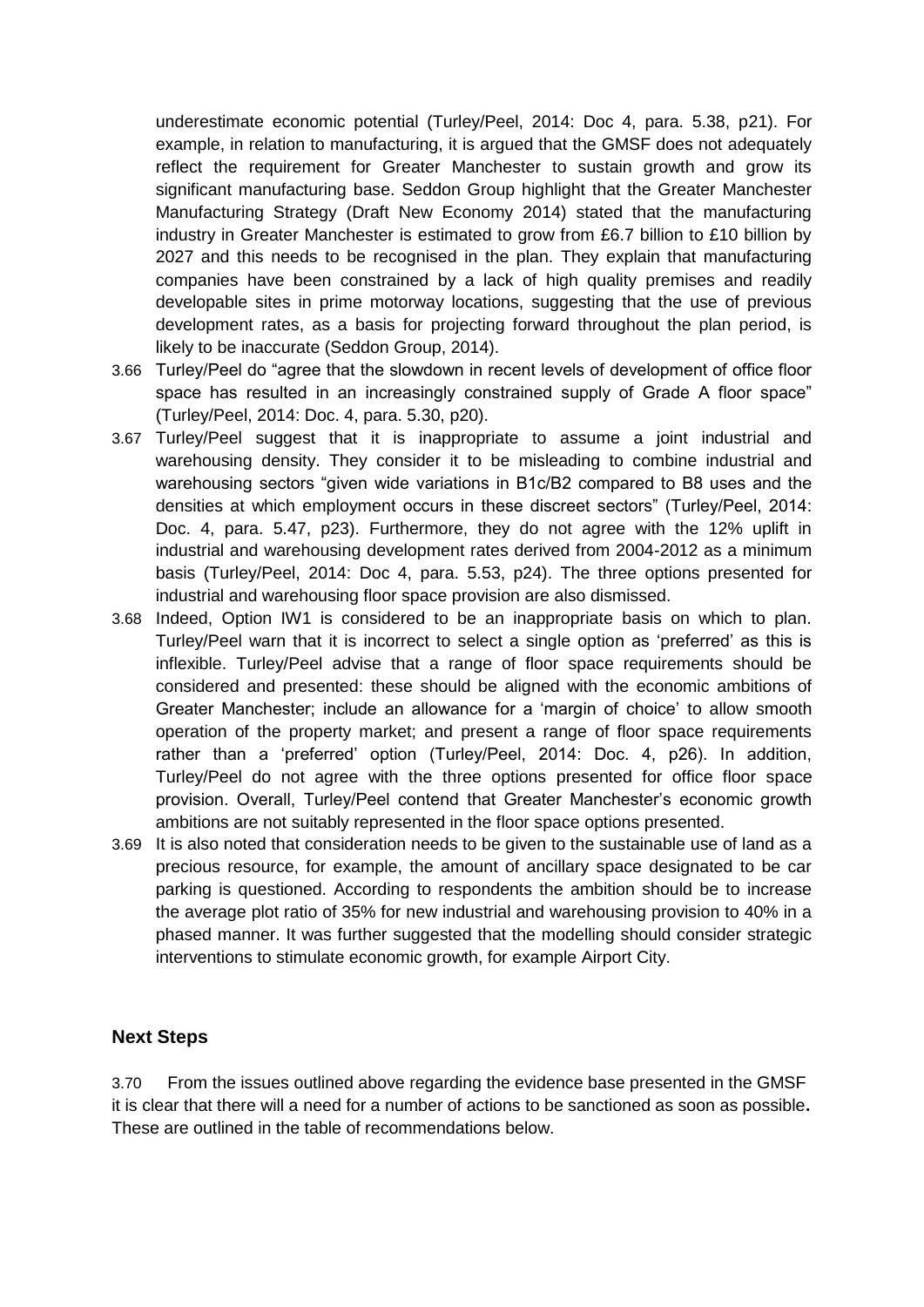### **Figure 2 : Recommendations**

| Action                                                                                                                                                 | Comment                                                                                                                                                                                                                                          |  |
|--------------------------------------------------------------------------------------------------------------------------------------------------------|--------------------------------------------------------------------------------------------------------------------------------------------------------------------------------------------------------------------------------------------------|--|
| Testing of different growth scenarios                                                                                                                  | Consider GMFM 2014 and compare with the latest Experian projections.<br>Alternative migration trends and assumptions should also be assessed.                                                                                                    |  |
| Production of a Strategic Housing Market Assessment for Greater<br>Manchester                                                                          | This would include a full Objectively Assessed Housing Need, present clear<br>housing across the districts' housing market areas (which will have been<br>reviewed as part of this assessment).                                                  |  |
| Production of an Employment Land Study/Assessment for Greater<br>Manchester                                                                            | This is important to produce as this will convey a spatial distribution of<br>available employment sites to match our growth ambitions.                                                                                                          |  |
| <b>Green Belt Review</b>                                                                                                                               | This would provide developers with greater certainty regarding potential<br>developments in the Green Belt.                                                                                                                                      |  |
| Green Infrastructure Assessment                                                                                                                        | Undertake a review of the existing evidence. This is important for the quality of<br>life for GM residents.                                                                                                                                      |  |
| <b>Brownfield Land Assessment</b>                                                                                                                      | Undertake a review of the existing evidence. Prepare a list of brownfield sites<br>suitable for residential and commercial development.                                                                                                          |  |
| Broaden the evidence base to cover all the aspects that a spatial plan<br>should be expected to include such as environmental issues and<br>transport. | Please consider the list of points outlined in the Scope section (3.10).                                                                                                                                                                         |  |
| Prepare a Consultation Engagement Plan to facilitate active<br>participation including residents and the commercial sector.                            | Please note that major developers such as the Peel Group have expressed a<br>desire to be more fully engaged in the GMSF preparation process.<br>It is important to acknowledge the statutory duty to consult residents and<br>community groups. |  |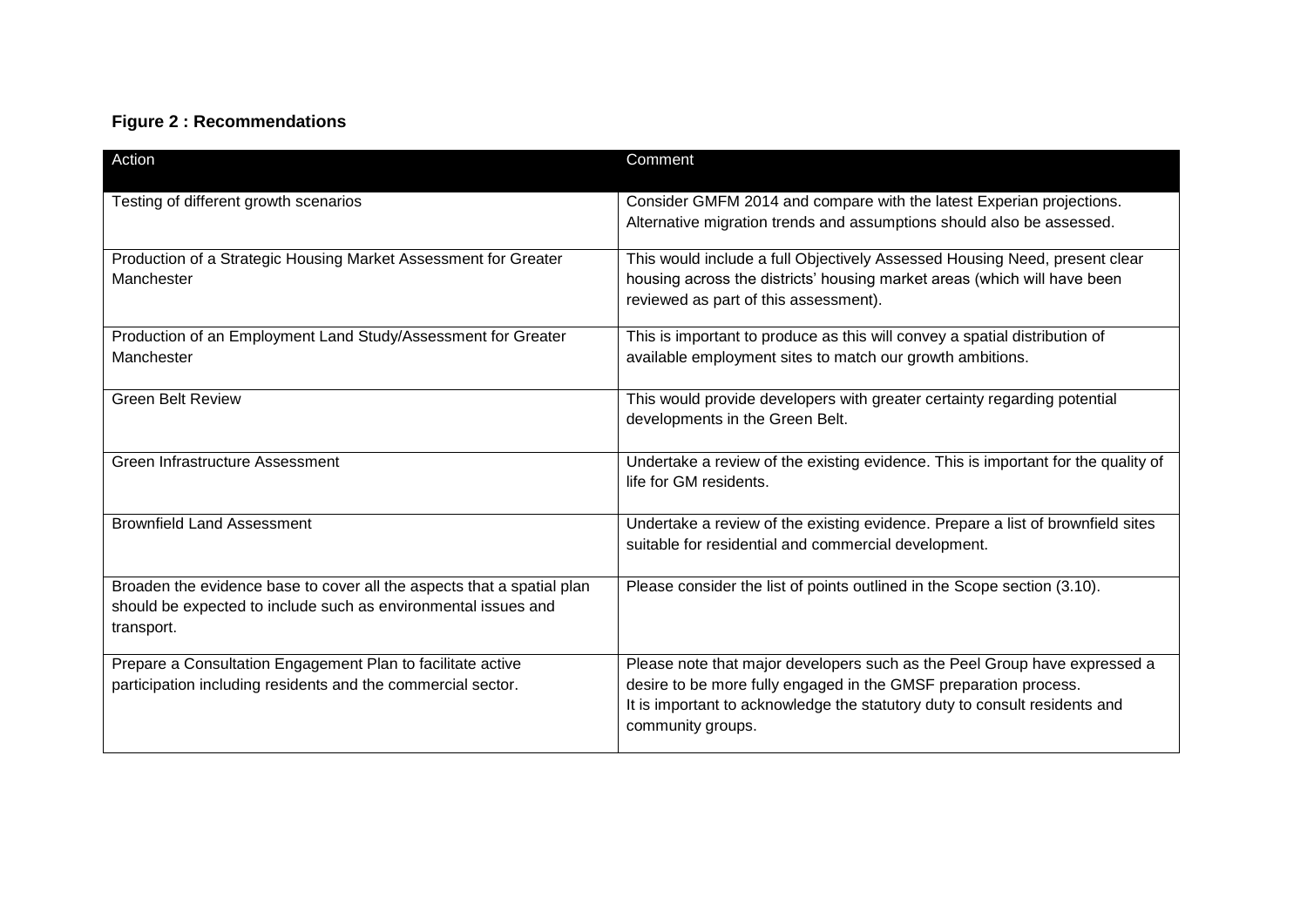## **Appendix: List of Organisations represented in the consultation**

| Organisation                                                  |
|---------------------------------------------------------------|
| Ainscough Strategic Land                                      |
| <b>Barratt Homes</b>                                          |
| <b>Barton Wilmore</b>                                         |
| Barwood Developments (North) and Tatton Estate Management Ltd |
| <b>Bellway Homes</b>                                          |
| <b>Blackburn and Darwen Council</b>                           |
| Bloor Homes (North West)                                      |
| <b>Bury Green Party</b>                                       |
| <b>Canal and River Trust</b>                                  |
| Cassidy + Ashton                                              |
| <b>CBRE Global Investors</b>                                  |
| <b>Cheshire East</b>                                          |
| <b>Coal Authority</b>                                         |
| <b>Commercial Estates Group</b>                               |
| <b>Corridor Manchester</b>                                    |
| <b>CPRE</b>                                                   |
| Culcheth and Glazebury Parish Council                         |
| Derbyshire County Council                                     |
| <b>EDF Energy</b>                                             |
| <b>Emerson Group</b>                                          |
| English Heritage                                              |
| <b>Environment Agency</b>                                     |
| <b>Gladman Developments</b>                                   |
| <b>GM Cycling Campaign</b>                                    |
| <b>GMCC (Greater Manchester Cycling Campaign)</b>             |
| <b>GVA</b>                                                    |
| Harris Lamb                                                   |
| <b>Harrow Estates</b>                                         |
| <b>Harworth Estates</b>                                       |
| <b>HBF</b>                                                    |
| <b>HCA</b>                                                    |
| High Peak Borough Council                                     |
| <b>Highways Agency</b>                                        |
| Himor Group Ltd                                               |
| Himor Land Ltd                                                |
| Lancashire County Council                                     |
| Langtree Carrington Ltd                                       |
| Manchester Gospel Hall Trust                                  |
| <b>Manchester University</b>                                  |
| McCarthy & Stone Retirement Lifestyles Ltd.                   |
| <b>Morris Homes</b>                                           |
| <b>National Trust</b>                                         |
| Natural England                                               |
| Nolan Redshaw Ltd Seddon Group Ltd                            |
| North West Planning Aid Service                               |
| <b>NW Transport Rountable</b>                                 |
| Persimmon Homes (North West)                                  |
| Peter Brett Associates LLP                                    |
| Public Health England Greater Manchester Centre               |